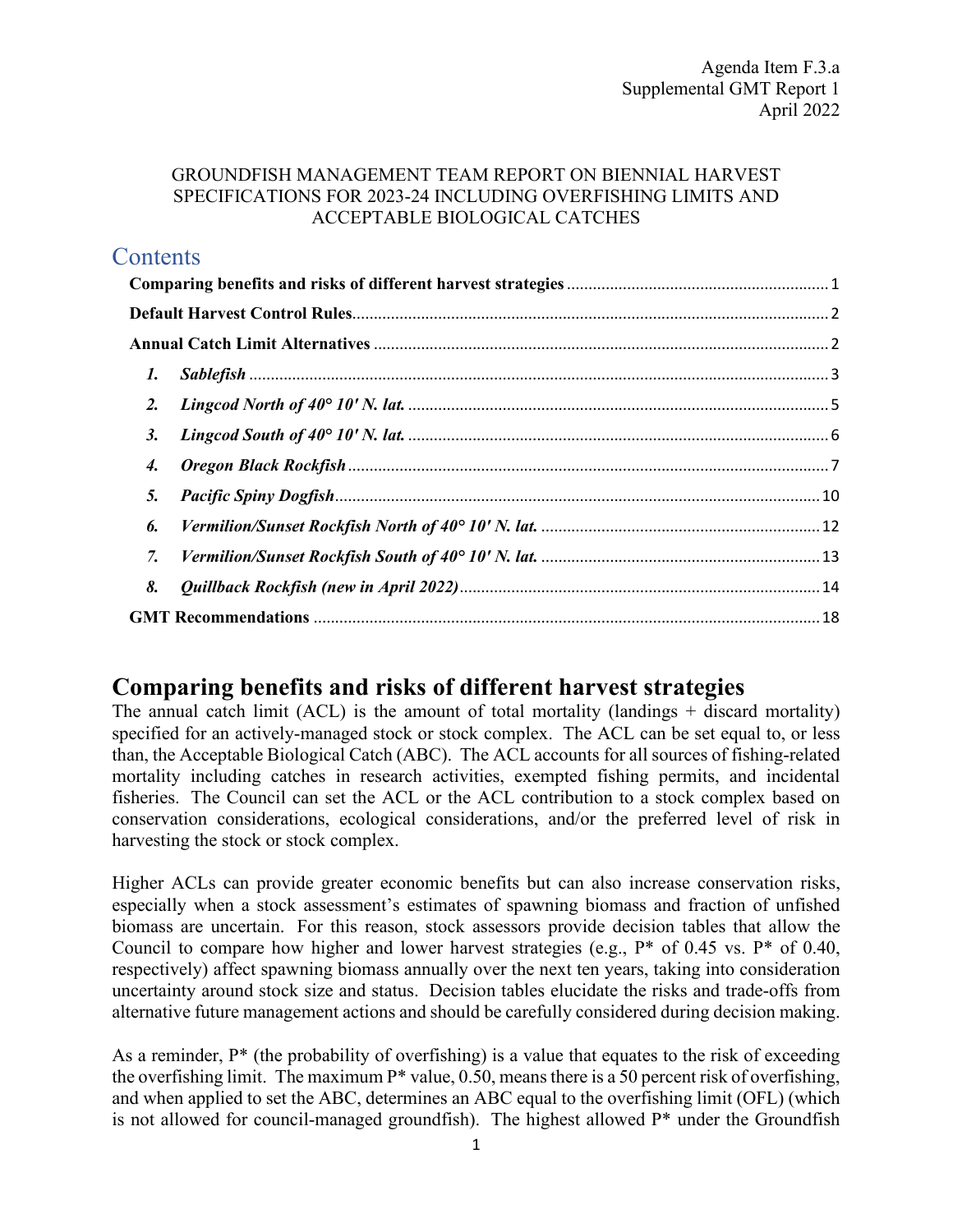Fishery Management Plan (FMP) is 0.45. The P\* value is a policy determination made by the Council based on their preferred level of overfishing risk tolerance in setting an overall harvest level for a stock or stock complex.

# <span id="page-1-0"></span>**Default Harvest Control Rules**

**The Groundfish Management Team (GMT) recommends the Council adopt default harvest control rules (HCRs) for all species in the Groundfish FMP, except for the species listed in [Table 1](#page-1-2) below, as the Final Preferred Alternative (FPA)**.

# <span id="page-1-1"></span>**Annual Catch Limit Alternatives**

[Table 1](#page-1-2) contains alternative harvest specifications for select stocks that were forwarded for consideration by the Council at the November 2021 meeting, with the preliminary preferred alternatives (PPAs) bolded. The Council did not select a PPA for Pacific spiny dogfish. Each stock is discussed more below, including GMT recommendations, if available.

<span id="page-1-2"></span>**Table 1. Alternative harvest specifications forwarded by the Council in November 2021 for consideration in the 2023-24 biennium. PPAs identified in November 2021 are bolded.**

| #              | <b>Species/Stocks</b>                                             | <b>Default HCR</b>                                                      | <b>Alternative 1</b>                                                             | <b>Alternative 2</b>                                     |
|----------------|-------------------------------------------------------------------|-------------------------------------------------------------------------|----------------------------------------------------------------------------------|----------------------------------------------------------|
| 1              | Sablefish                                                         | $ACL = ABC P* 0.45$                                                     | $ACL = ABC P* 0.40$                                                              | $ACL = ABC P^*$<br>0.35                                  |
| $\overline{2}$ | Lingcod north of $40^\circ$<br>10' N. lat.                        | $ACL = ABC P* 0.45$                                                     | $ACL = ABC P* 0.40$                                                              | N/A                                                      |
| 3              | Lingcod south of $40^\circ$<br>10' N. lat.                        | $ACL < ABC$ w/ 40-10<br>adjustment, $P^*$ 0.45                          | $ACL < ABC$ w/ 40-10<br>adjustment, ABC P* 0.40                                  | N/A                                                      |
| 4              | Oregon black rockfish                                             | $ACL = ABC P* 0.45$                                                     | "Case-by-case" ABC set<br>$= 2020$ ABC of 512 mt                                 | N/A                                                      |
| 5              | Pacific spiny dogfish                                             | $ACL = ABC P* 0.40$                                                     | $ACL = 1,075$ mt for 2023-<br>2024, then<br>$ACL = ABC P*$ of 0.40<br>thereafter | N/A                                                      |
| 6              | Vermilion/sunset<br>rockfish north of $40^\circ$<br>$10'$ N. lat. | $ACL = ABC P* 0.45$                                                     | $ACL = ABC P* 0.40$                                                              | N/A                                                      |
| 7              | Vermilion/sunset<br>rockfish south of 40°<br>10' N. lat.          | $ACL = ABC P* 0.45$                                                     | $ACL = ABC P* 0.40$                                                              | N/A                                                      |
|                | Quillback rockfish                                                | Method 1: $ACL < ABC$ w/<br>40-10 adjustment; $P^*$ 0.45                | WA & OR:<br>$ACL = ABC$ ; $P*0.45$                                               | WA & OR:<br>$ACL = ABC;$<br>$P*0.45$                     |
| 8              | (new in April 2022)                                               | Method 2: $ACL < ABC$ w/<br>40-10 adjustment off CA<br>only; $P^*$ 0.45 | Off CA only:<br>ABC ( $P^* = 0.45$ ), ACL<br>$(SPR = 55\%)$                      | Off CA only:<br>$ABC (P^* = 0.45),$<br>$ACL(SPR = 60\%)$ |

 $N/A$  = not applicable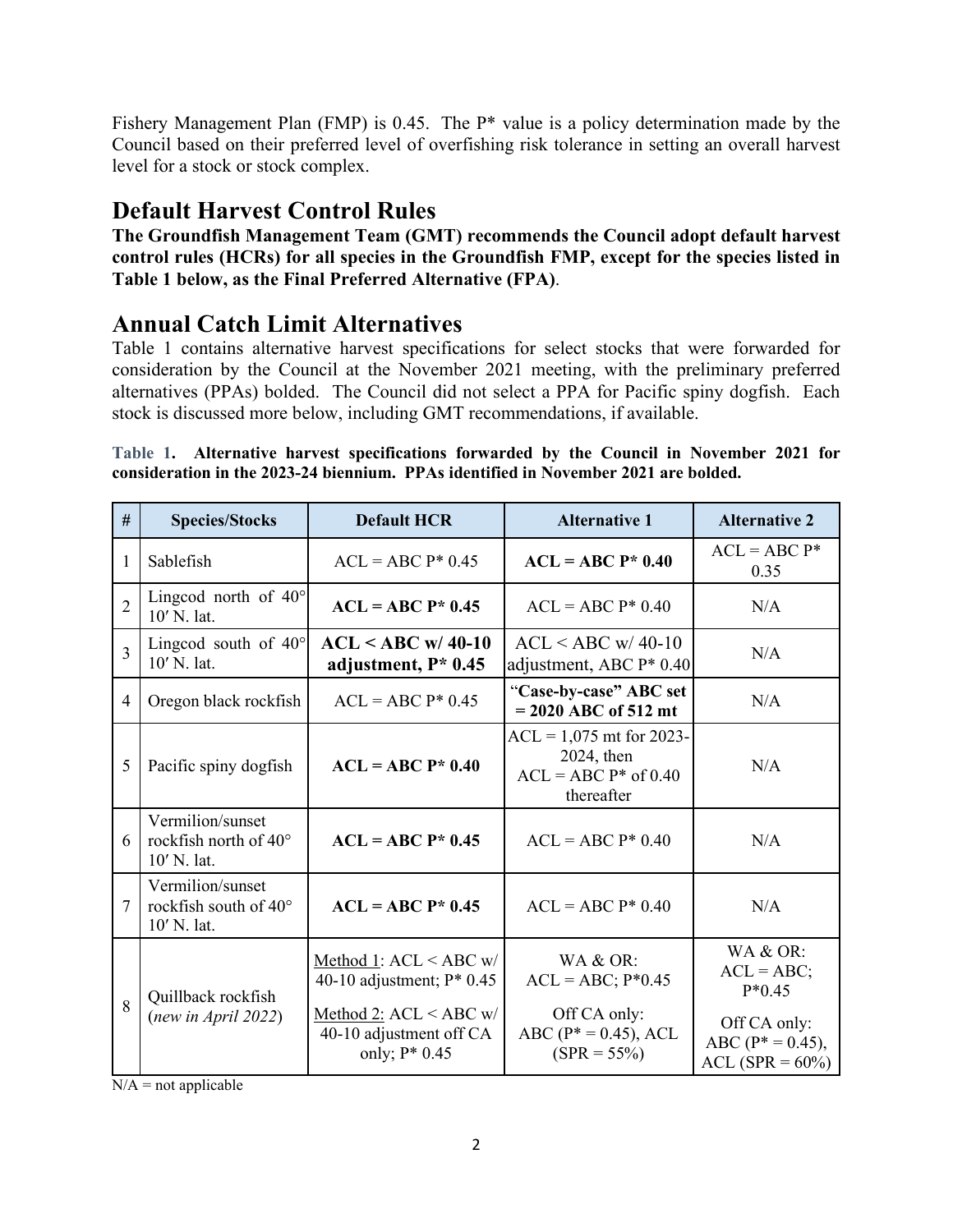## <span id="page-2-0"></span>*1. Sablefish*

Since sablefish is the most economically valuable non-whiting stock that has been subject to historical overexploitation, the biological implications of alternative harvest strategies are heavily weighed when determining the P\* approach.

## Biological implications

The current P<sup>\*</sup> of 0.45 for sablefish was adjusted in 2021 from a P<sup>\*</sup> of 0.40 in response to the 2019 stock assessment for sablefish, which estimated the stock at 39 percent of unfished spawning biomass in 2019, near the management target. The 2019 stock assessment also projected future increases in stock status, largely driven by a strong 2016 year-class, giving the Council reason to consider higher ACLs. The prior P\* of 0.40 arose after the 2011 stock assessment that estimated that the stock was in the Council's defined precautionary zone (i.e., between 25 and 40 percent of unfished spawning biomass).

An update assessment for sablefish in 2021 indicated that the stock is at 58 percent of unfished spawning biomass at the start of 2021, well above the 2019 full assessment projection of 46 percent for 2021 under a  $P^*$  of 0.45, suggesting a more optimistic status than was estimated in 2019. However, given the uncertainty in the scale of the stock estimated by the update assessment, the Council added increasingly more precautionary P\* values of 0.40 and 0.35 to the range of alternatives, which are shown in the decision table as alternative harvest strategies (Table 2-4, [Agenda Item F.3, Supplemental REVISED Attachment 1, April 2022\)](https://www.pcouncil.org/documents/2022/03/f-3-attachment-1-an-excerpt-of-the-analytical-document-with-the-description-of-2023-and-2024-harvest-specifications-and-the-biological-impacts-associated-with-alternative-harvest-specifications-unde.pdf/). At the November Council meeting, the Council chose Alternative 1 ( $P^* = 0.40$ ) as PPA.

Under all three alternative harvest strategies, the stock is projected to remain above the 40 percent management target under the most probable (i.e., "base") state of nature. Assuming the base state of nature, each harvest strategy results in similar annual spawning biomass and fraction of unfished estimates in 2023-24, with each harvest strategy resulting in long-term fraction of unfished estimates above the management target by 2032 (i.e., 49 percent P\* of 0.45, 51 percent P\* of 0.40, and 53 percent  $P^*$  of 0.35).

The risk to the stock is similar across alternative harvest strategies under the low state of nature, which assumes a reduced stock size and a more depleted stock relative to the base state of nature. Under the low state of nature, the stock is expected to fall below the management target by 2030 under No Action, by 2029 under Alternative 1, and by 2028 under Alternative 2. Given the economic importance of sablefish, the stock is assessed frequently and will most likely be reassessed before 2028. This gives stock assessors time to further refine the assessment, explore a possible transboundary assessment, and identify any emerging strong year-classes before the stock approaches the management target, if the low state of nature is in fact more reflective of the stock.

In recent years, removals of sablefish have been below the ACLs due to multiple fishery and economic factors. Assuming that future removals continue to be lower than the ACL, at least in the short-term, the sablefish decision table may overestimate the risk associated with alternative future catches because it assumes full ACL (i.e., coastwide ABC) removals for 2021 and beyond. Actual removals in 2023 and 2024 are even more likely to be lower than the full ACLs, because the ACLs under all three alternatives are higher than those of 2021 and 2022. Ultimately, the risk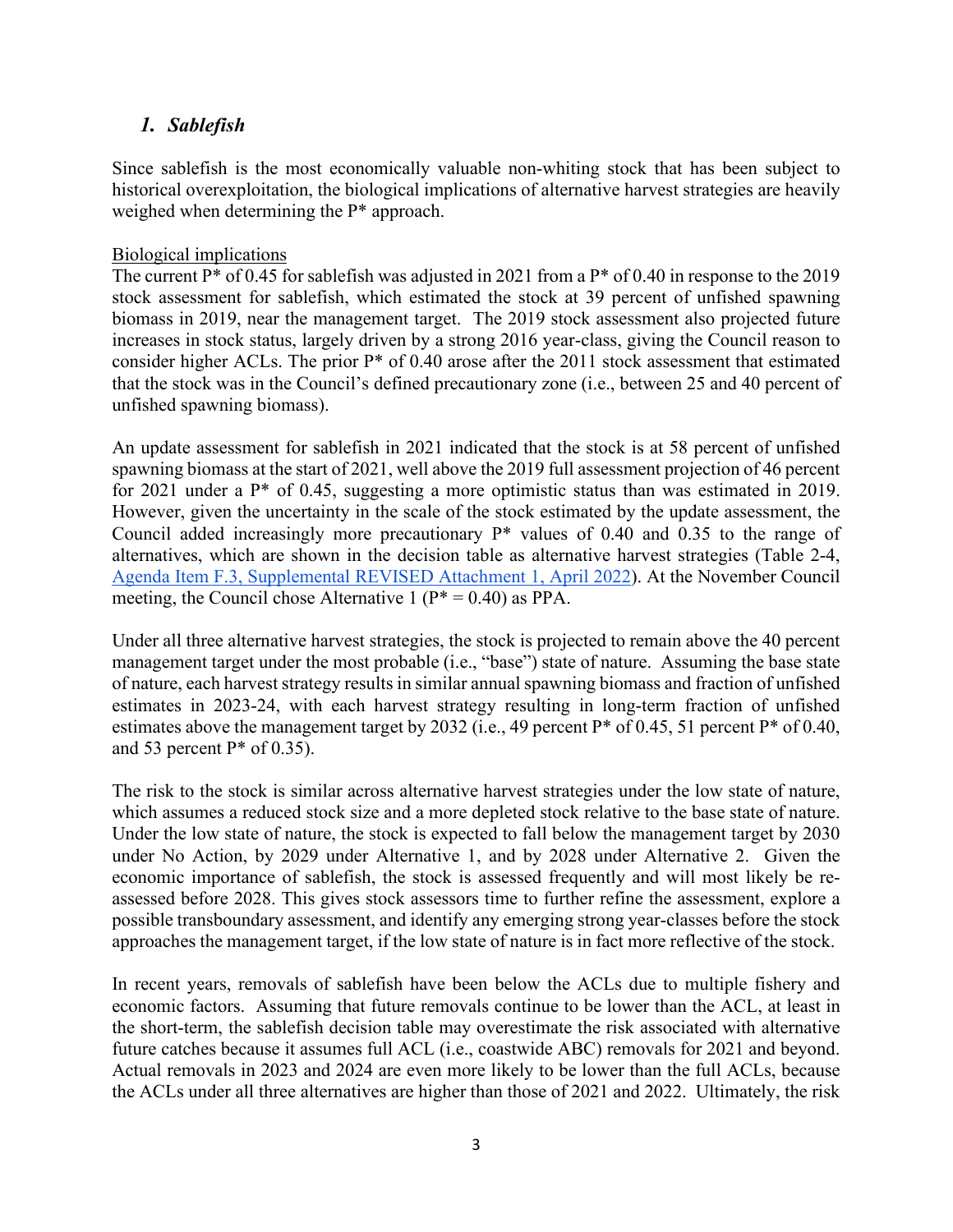of approaching the higher ACLs projected under any of the alternatives, particularly No Action or Alternative 1, in the next two years is low given that there are still limitations to sablefish allocation attainments (e.g., gas prices, markets, competing fisheries, and low price per pound). However, it is worth noting that the Council is considering action in 2023 and beyond to extend the primary sablefish season and to remove the Open Access sector's sablefish daily trip limit north of 36° N. lat., both of which could increase overall sablefish attainment. It is difficult to accurately predict future impacts to sablefish removals from these actions.

#### Tribal Implications/Concerns

The GMT was briefed on [Agenda Item F.3.a, Tribal Report 1](https://www.pcouncil.org/documents/2022/04/f-3-a-supplemental-tribal-report-1-joint-testimony-of-the-coastal-treaty-tribes-on-biennial-harvest-specifications-and-management-measures.pdf/) and the tribal recommendation for the No Action alternative. Within the FMP, the treaty allocation for sablefish north of 36° N. lat. is 10 percent of the ACL. As opposed to other species where the tribes request harvest guidelines and set-asides, Council decision on this agenda item directly impacts the allocation for the tribes. Treaty case law through *U.S. v. Washington* and further sub-proceedings require treaty allocations to be set in accordance with the conservation necessity principle which mandates that reductions in treaty allocations must be based on biological need of the resource. The GMT agrees with the tribal report that there is little risk to the stock if the Council chooses the No Action alternative but notes that there was some uncertainty in the 2021 update assessment regarding the true scale of the stock.

The GMT discussed the impacts to the tribes under the three alternatives. The tribal sablefish allocation is managed with a complex catch sharing plan, and, within that framework, some tribes are fully utilizing their full allocation. Under the No Action alternative, the tribes have indicated that tribal fisheries will continue to be constrained, and thus, other more conservative alternatives could cause additional impacts on treaty fisheries.

## Economic implications

The P\* choice has the potential for significant economic impact during the 2023-24 cycle. Sablefish is an economically important stock to the open access, non-whiting limited entry, and tribal fisheries. Sablefish is a high value target species and is also caught as part of a complex with co-occurring species in the bottom trawl fishery such as Dover sole and thornyheads. The GMT analyzed potential economic losses associated with the more precautionary alternative harvest strategies, compared to No Action, in November 2021 [\(Agenda Item E.3.a, GMT Report](https://www.pcouncil.org/documents/2021/11/e-3-a-gmt-report-1-groundfish-management-team-report-on-biennial-harvest-specifications-for-2023-24-including-overfishing-limits-and-acceptable-biological-catches.pdf/)  [1, November 2021\)](https://www.pcouncil.org/documents/2021/11/e-3-a-gmt-report-1-groundfish-management-team-report-on-biennial-harvest-specifications-for-2023-24-including-overfishing-limits-and-acceptable-biological-catches.pdf/). Following a Council request in November, the GMT also analyzed potential economic losses compared to the Baseline in the Shorebased Individual Fishing Quota (IFQ) and Non-Nearshore No Action sections (2.5.2 and 2.7.3, respectively) of the Attachment 2 management measure analysis [\(Agenda Item F.4, Attachment 2, April 2022\)](https://www.pcouncil.org/documents/2022/03/f-4-attachment-2-2023-2024-management-measure-analytical-document-electronic-only.pdf/).

Alternative 2 will likely result in the greatest loss in economic opportunity, particularly for the IFQ fishery and the primary sablefish fishery north of 36° N. lat. Additionally, IFQ sector participants have indicated in the past that the amount of sablefish allocated can limit their ability to attain other co-occurring and economically important stocks like Dover sole. Given that the stock is expected to remain healthy under all three alternatives, Alternative 2 may set unnecessary limitations on IFQ sablefish allocations, thereby potentially impacting vessels targeting nonsablefish stocks.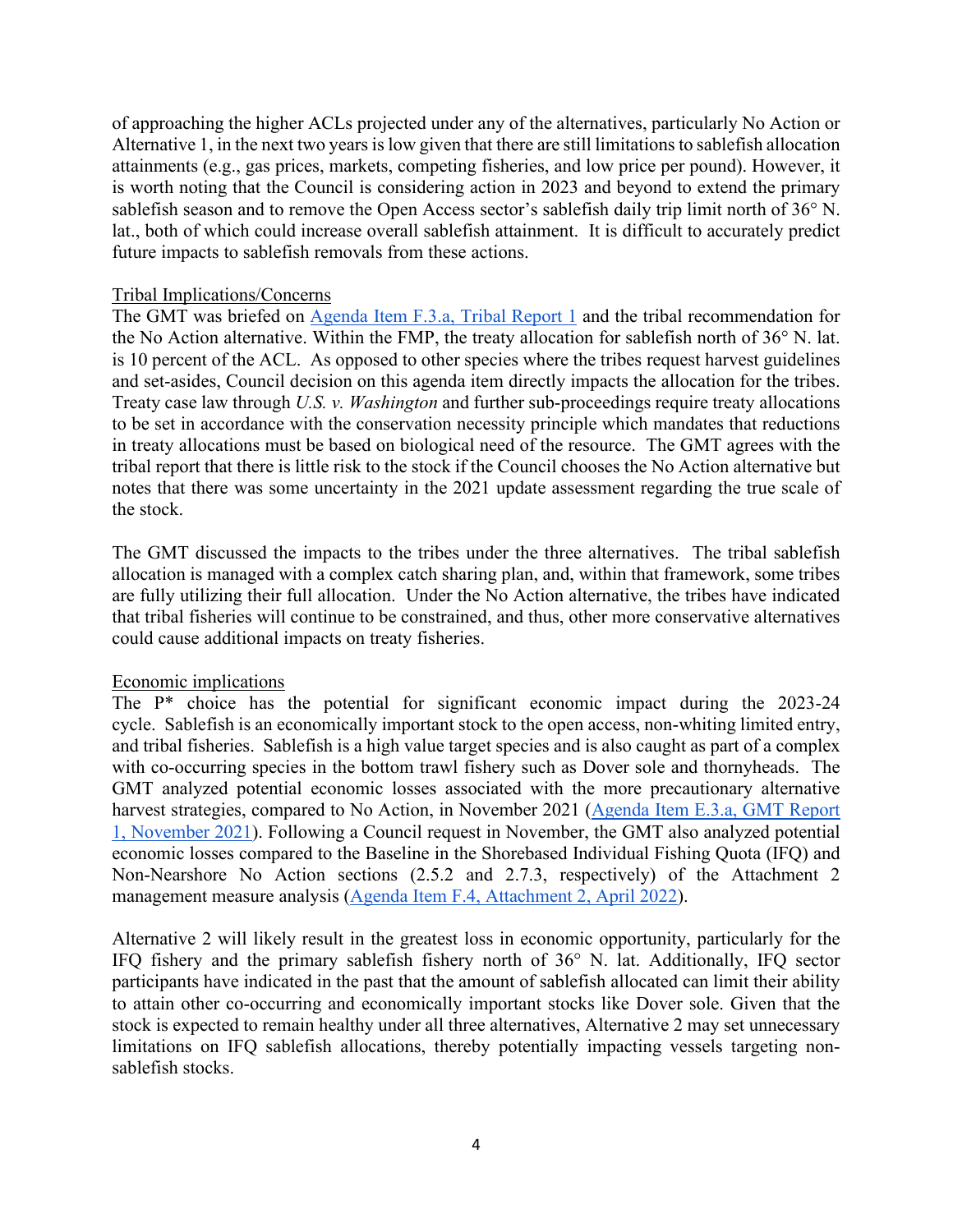## Recommendations:

**The GMT recommends selecting No Action (P\* 0.45) as FPA**, because there is little risk to the biology of the stock under any of the three alternatives, there is already a level of precaution built into both the sigma and the default P\* approach, and No Action provides the most opportunity for growth for all sectors while minimizing constraints to tribal fisheries. As stated above, actual catches are likely to be well below the No Action ACLs in 2023 and 2024. The GMT also notes that the P\* of 0.35 (Alternative 2) may be overly constraining in 2025 and beyond if catches in 2023 and 2024 fall well below the ACL, since the projections assume full ACL removal in 2023 and 2024. Additionally, given the economic importance of sablefish, the Council is likely to reassess the species within the next several years, potentially giving the Council a better understanding of the stock's scale.

## <span id="page-4-0"></span>*2. Lingcod North of 40° 10′ N. lat.*

## **Alternatives under consideration:**

**No Action: Default HCR ACL = ABC P\* of 0.45 (Council PPA)** Alternative 1:  $ACL = ABC P^*$  of 0.40

## Biological implications

The No Action or default HCR for lingcod north of 40° 10′ N. lat. is to apply a P<sup>\*</sup> of 0.45 and set the ACL equal to the ABC. The 2021 stock assessment for lingcod north of 40° 10′ N. lat. was highly uncertain around the estimates spawning biomass and fraction unfished and was designated as a Category 2 assessment with a sigma value of 1.0 by the Scientific and Statistical Committee (SSC), whereas the previous assessment in 2017 was designated as a Category 1 assessment with a sigma value of 0.50. During the stock assessment review (STAR) panel, a P\* of 0.40 catch projection was conducted as a possible management option to account for the large uncertainty in the assessment. Therefore, the P\* of 0.40 is included as Alternative 1, should the Council wish to be more precautionary.

Under a P<sup>\*</sup> of 0.40, the ACLs in 2023 and 2024 would be 561 mt and 436 mt lower, respectively, than those under a  $P^*$  of 0.45 [\(Table 2\)](#page-4-1). Recent estimated total mortality of lingcod north of  $40^\circ$ 10′ N. lat. from all sources of mortality combined has been around 1,000 mt in the last three years [\(Table 3\)](#page-5-1). Therefore, with suggested ACLs greater than 3,418 mt, neither alternative would be restrictive to fisheries under the current management structure and regulations.

## <span id="page-4-1"></span>**Table 2. The 2023-24 ACLs (mt) resulting from a P\* of 0.45 and a P\* of 0.40.**

| Year | ACL with $P^*$ 0.45 ACL with $P^*$ 0.40<br>(No Action) | (Alt. 1) |
|------|--------------------------------------------------------|----------|
| 2023 | 4,378                                                  | 3,817    |
| 2024 | 3,854                                                  | 3,418    |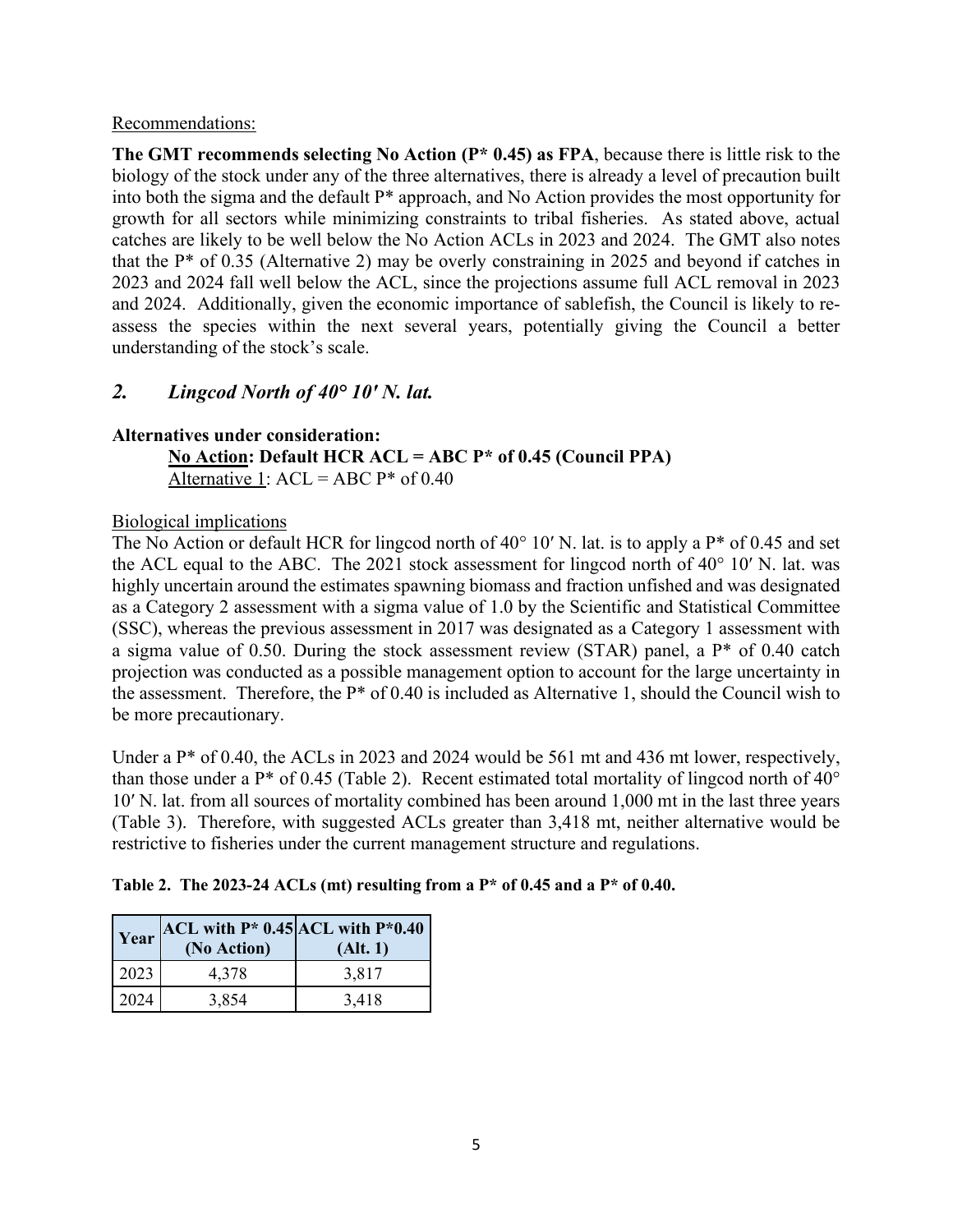<span id="page-5-1"></span>**Table 3. Recent estimated total mortality. Data source: Groundfish Expanded Mortality Multiyear (GEMM).**

|      | <b>Year Estimated Total Mortality (mt)</b> |
|------|--------------------------------------------|
| 2018 | 1,021                                      |
| 2019 | 1,004                                      |
| 2020 | 815                                        |

## Economic implications

Given that recent estimated total mortality has been approximately 1,000 mt, much less than the No Action ACL and the Alternative 1 ACL, the GMT does not foresee any notable economic implications under either of these alternatives.

#### Recommendations

**The GMT recommends that the Council adopt the PPA of using the P\* of 0.45 to the FPA.**  Given the low mortality of lingcod is predominantly due to yelloweye rockfish constraints, if yelloweye rockfish rebuilds in the future, the P\* can be re-evaluated without a new assessment as part of another harvest specifications cycle, should concerns arise.

## <span id="page-5-0"></span>*3. Lingcod South of 40° 10′ N. lat.*

## **Alternatives under consideration:**

**No Action: Default HCR ACL < ABC w/ 40-10 adjustment, P\* of 0.45 (Council PPA)** Alternative 1: ACL < ABC w/ 40-10 adjustment,  $P^*$  of 0.40

## Biological implications

Similar to lingcod north of 40° 10′ N. lat., lingcod south of 40° 10′ N. lat. was designated a Category 2 stock accounting for the uncertainty around the estimated spawning biomass and fraction unfished. Also similar to lingcod north of 40° 10′ N. lat., the STAR Panel applied a P\* of 0.40 as a means to address the uncertainty in the assessment.

Historically, the Council has chosen to remain with the default HCR with the 40-10 adjustment and a P\* of 0.45 (No Action); however, in light of the new stock category designation and the greater uncertainty in the assessment, the Council may prefer to consider a more precautionary approach to managing lingcod south of 40° 10′ N. lat. for the 2023-24 biennium by selecting a P\* of 0.40.

Under the default HCR (40-10 adjustment and P\* of 0.45), the resulting ACL for 2023 and 2024 would be 726 mt and 722 mt, respectively. Applying the alternative HCR, 40-10 adjustment and a P\* of 0.40, would result in ACLs of 633 mt for 2023 and 634 mt for 2024 [\(Table 4\)](#page-6-1). The GMT notes that under a P\* of 0.40, future ACLs are less than 700 mt, which was the GMT projection for 2021 and 2022. The 700 mt projection was based on previous years of much higher mortality and increased access of the trawl sector to areas where lingcod could be caught. However, recent estimated total mortality of lingcod south of 40° 10′ N. lat. has been declining ([Table](#page-6-2)  [5\)](#page-6-2). Additionally, preliminary mortality estimates for 2021 are approximately 320 mt or 29 percent of the 2021 ACL (1,106 mt; [PacFIN APEX Report GMT-007\)](https://reports.psmfc.org/pacfin/f?p=501:507:11691571370186:::::). The decline in mortality may be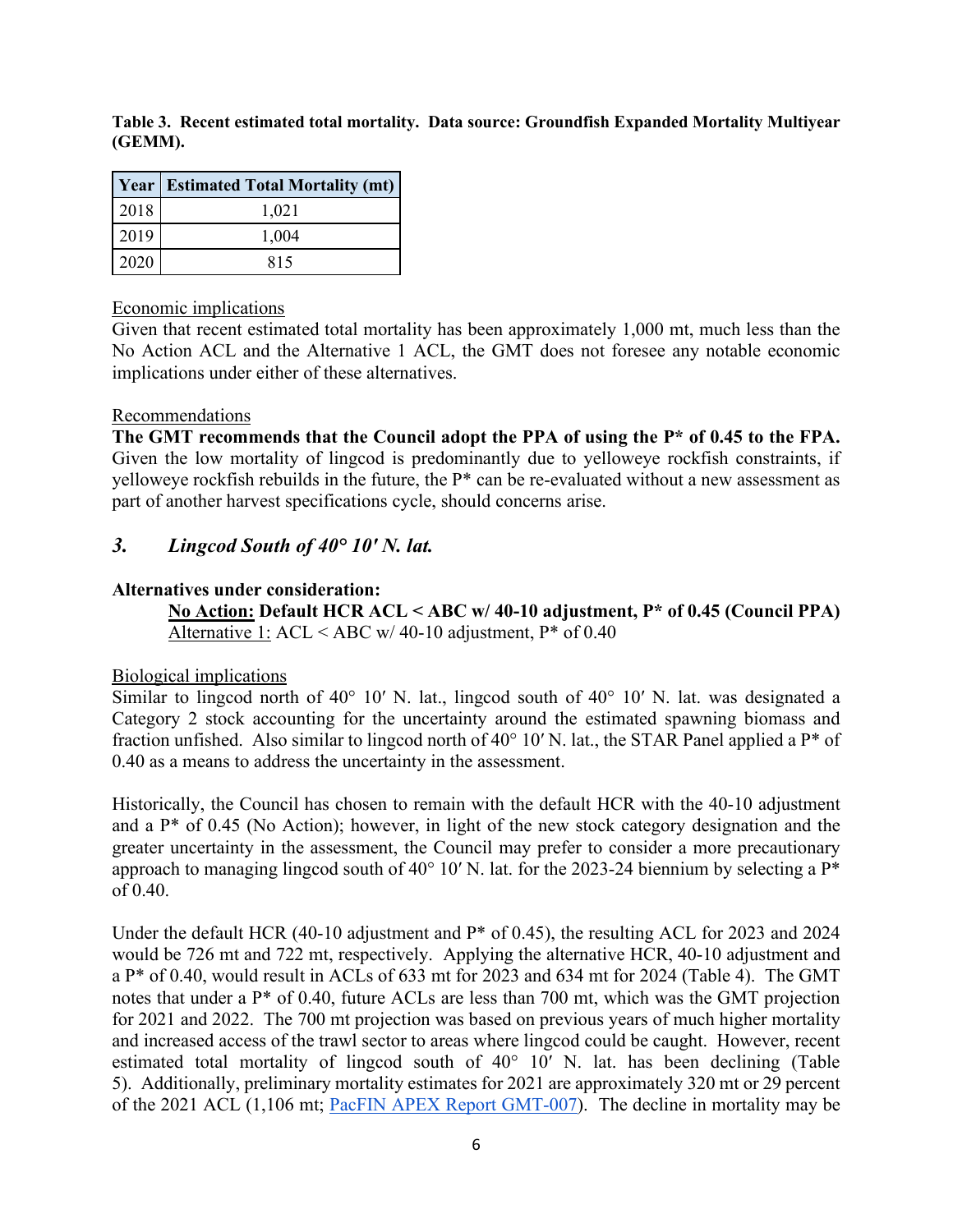due to poor market conditions and more recently the effects of COVID-19 on the industry. Given the decline in mortality, the GMT does not foresee fisheries under the current management structure would be restricted at either P\* level.

| $\vert$ Year $\vert$ ACL with P* 0.45 $\vert$ ACL with P* 0.40 |          |
|----------------------------------------------------------------|----------|
| (No Action)                                                    | (Alt. 1) |

<span id="page-6-1"></span>**Table 4. The 2023-24 ACLs (mt) resulting from a P\* of 0.45 and a P\* 0.40.**

<span id="page-6-2"></span>

|  |  | Table 5. Recent estimated total mortality. Data source: GEMM. |  |  |
|--|--|---------------------------------------------------------------|--|--|
|  |  |                                                               |  |  |

|      | <b>Year Estimated Total Mortality (mt)</b> |
|------|--------------------------------------------|
| 2018 | 457                                        |
| 2019 | 397                                        |
| 2020 | 290                                        |

2023 726 633 2024 722 634

Economic implications

Given that recent estimated total mortality has been declining and is much less than the No Action ACL and the Alternative 1 ACL, the GMT does not foresee any notable economic implications to lingcod south of 40° 10′ N. lat. under these alternatives.

## Recommendations

**The GMT recommends that the Council adopt the PPA of using the P\* of 0.45 to the FPA.**  The P<sup>\*</sup> can be re-evaluated without a new assessment as part of another harvest specifications cycle, should catches increase and conservation concerns arise.

## <span id="page-6-0"></span>*4. Oregon Black Rockfish*

## **Alternatives being considered:**

No Action: Default HCR  $ACL = ABC$  with  $P^*$  of 0.45, **Alternative 1: "Case-by-case" ABC for 2023-24 equal to the 2021-22 ABC of 512 mt (Council PPA)**

## Biological Implications

Prior to 2015, black rockfish were managed in Oregon and California under a constant catch of 1,000 mt (58:42 split OR:CA). Black rockfish in Oregon was assessed as a separate stock for the first time in 2015. The Oregon black rockfish stock assessment was approved for management, but there were some issues identified by reviewers. "All STAT and STAR Panel participants recognized a broad suite of unique challenges in the data and models developed for Oregon black rockfish, which was best described as a 'data rich, but information poor' stock" [\(Agenda Item I.3](https://www.pcouncil.org/documents/2016/04/sscs-groundfish-subcommittee-mop-up-stock-assessment-review-panel-meeting-black-rockfish-report-september-28-october-2-2015.pdf/)  [Attachment 3 November 2015\)](https://www.pcouncil.org/documents/2016/04/sscs-groundfish-subcommittee-mop-up-stock-assessment-review-panel-meeting-black-rockfish-report-september-28-october-2-2015.pdf/).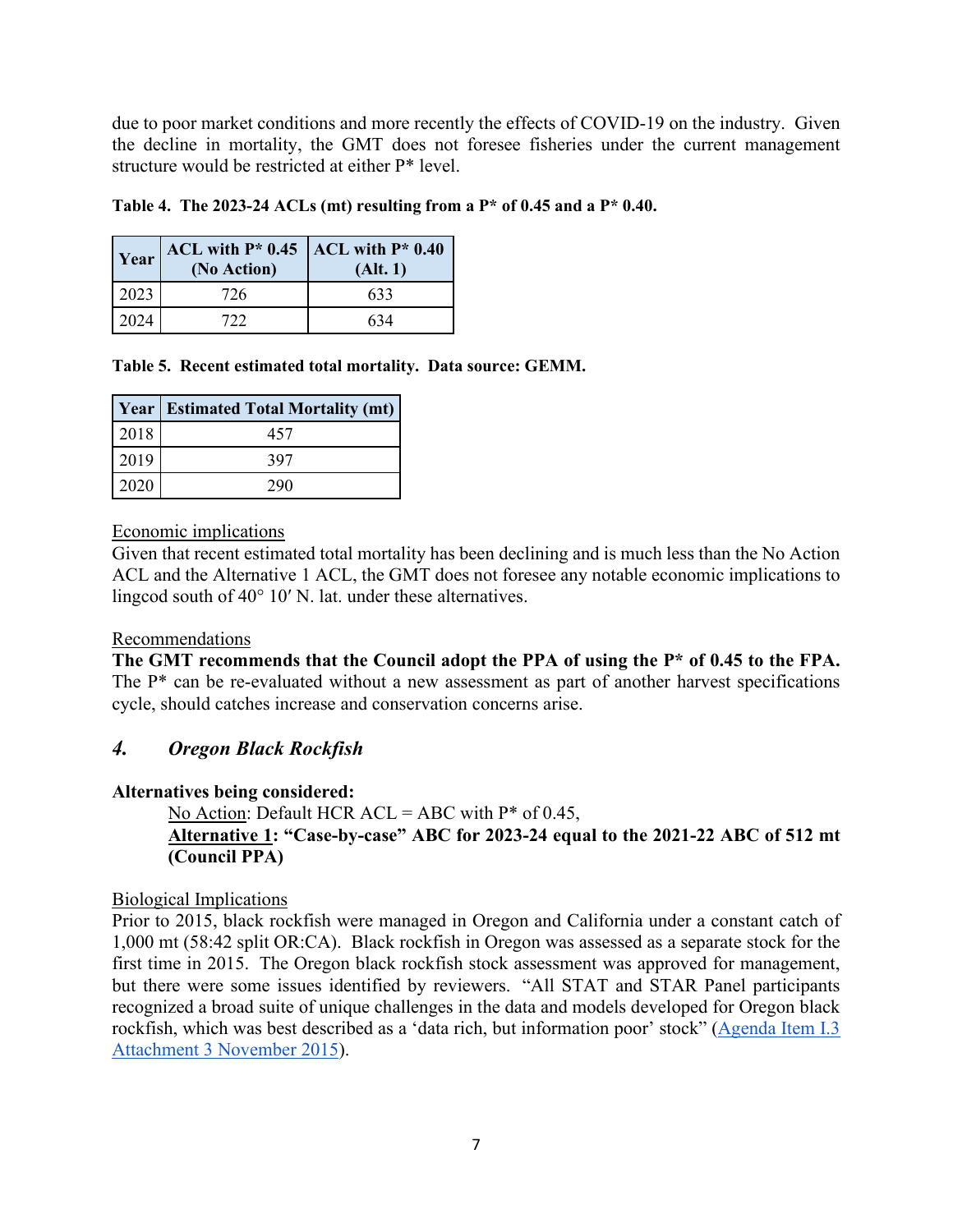The SSC designated the 2015 assessment as a Category 2 assessment due to the large overall level of uncertainty around stock size and status [\(Agenda Item I.3.a, Supplemental SSC Report,](https://www.pcouncil.org/documents/2015/11/agenda-item-i-3-a-supplemental-ssc-report.pdf/)  [November 2015\)](https://www.pcouncil.org/documents/2015/11/agenda-item-i-3-a-supplemental-ssc-report.pdf/). The stock was estimated to be at 60 percent of unfished spawning biomass at the beginning of 2015, well above the management target of 40 percent. However, the estimated scale of the stock from the 2015 Oregon specific model was lower than previous estimates (e.g., the 2007 assessment was an Oregon and California combined model) resulting in lower harvest levels. [Table 6](#page-7-0) shows the total mortality of black rockfish off Oregon since 2015. The Oregon Department of Fish and Wildlife (ODFW) also expressed concerns about the 2015 assessment [\(Agenda Item I.3.a, Supplemental ODFW Report 1, November 2015\)](https://www.pcouncil.org/documents/2015/11/agenda-item-i-3-a-supplemental-odfw-report-oregon-black-rockfish-stock-assessment.pdf/). These concerns resulted in using the 2020 ABC of 512 mt to set a "case-by-case" ABC in the 2021-22 cycle. The Oregon Department of Fish and Wildlife (ODFW) has renewed those concerns and again requests a "caseby-case" ABC for 2023-24 [\(Agenda Item C.8.a, ODFW Report 1, September 2021\)](https://www.pcouncil.org/documents/2021/08/c-8-a-odfw-report-1-odfw-report-on-2023-2024-preliminary-groundfish-harvest-specifications-and-management-measures.pdf/).

<span id="page-7-0"></span>**Table 6. Recent years mortality (mt) from the Oregon recreational and commercial nearshore fisheries and total mortality from all sectors (IOA, EFP, Trawl, etc.). Data for 2015 through 2020 come from the GEMM [\(Agenda Item C.1.b, NMFS Report 2, September 2021; Table 3\)](https://www.pcouncil.org/documents/2021/08/c-1-b-nmfs-report-2-groundfish-mortality-report-tables-excel-file-electronic-only.xlsx/).**

|      |                 | Year   Recreational Mortality   Comm. Nearshore Mortality   Total Mortality |     | OR ACL or HG |
|------|-----------------|-----------------------------------------------------------------------------|-----|--------------|
| 2015 | 479             | 121                                                                         | 601 | 580          |
| 2016 | 423             | 106                                                                         | 530 | 580          |
| 2017 | 417a/           | 123                                                                         | 543 | 527          |
| 2018 | 295 b/          | 123                                                                         | 419 | 520          |
| 2019 | 319             | 120                                                                         | 440 | 513          |
| 2020 | 334             | 102                                                                         | 437 | 512          |
| 2021 | $340 \text{ c}$ | 112 d/                                                                      | 452 | 512          |

a/ recreational fishery closed in mid-September, reduced bag limit from 7 to 5 fish through state regulations at the beginning of the year

b/ 5-fish daily bag limit for most of the season, 4-fish daily bag limit during the summer

c/ year-end projection based on ODFW data through December 5-fish daily bag limit

d/ year-end projection based on preliminary ODFW data through Aug

The 2021-22 harvest specification cycle FPA was a 512 mt ABC based on the 2020 ABC. If the case-by-case ABC is selected for 2023-24, depending on the realized removals, future ABCs and ACLs could be reduced to account for the higher removals between 2021 and 2024. If the No Action alternative is chosen then the constraints on the fishery will likely be higher than they were before the 2021-22 cycle because of the change in ABC that would happen once the time-varying buffer is applied. The additional 35 mt of ABC will provide much needed stability and is projected to have a minimal impact on the long-term spawning output or fraction of unfished biomass (2032 percent unfished spawning output of 54.4 percent under No Action, [Table 7,](#page-8-0) and 54.1 percent under Alternative 1, [Table 8\)](#page-8-1).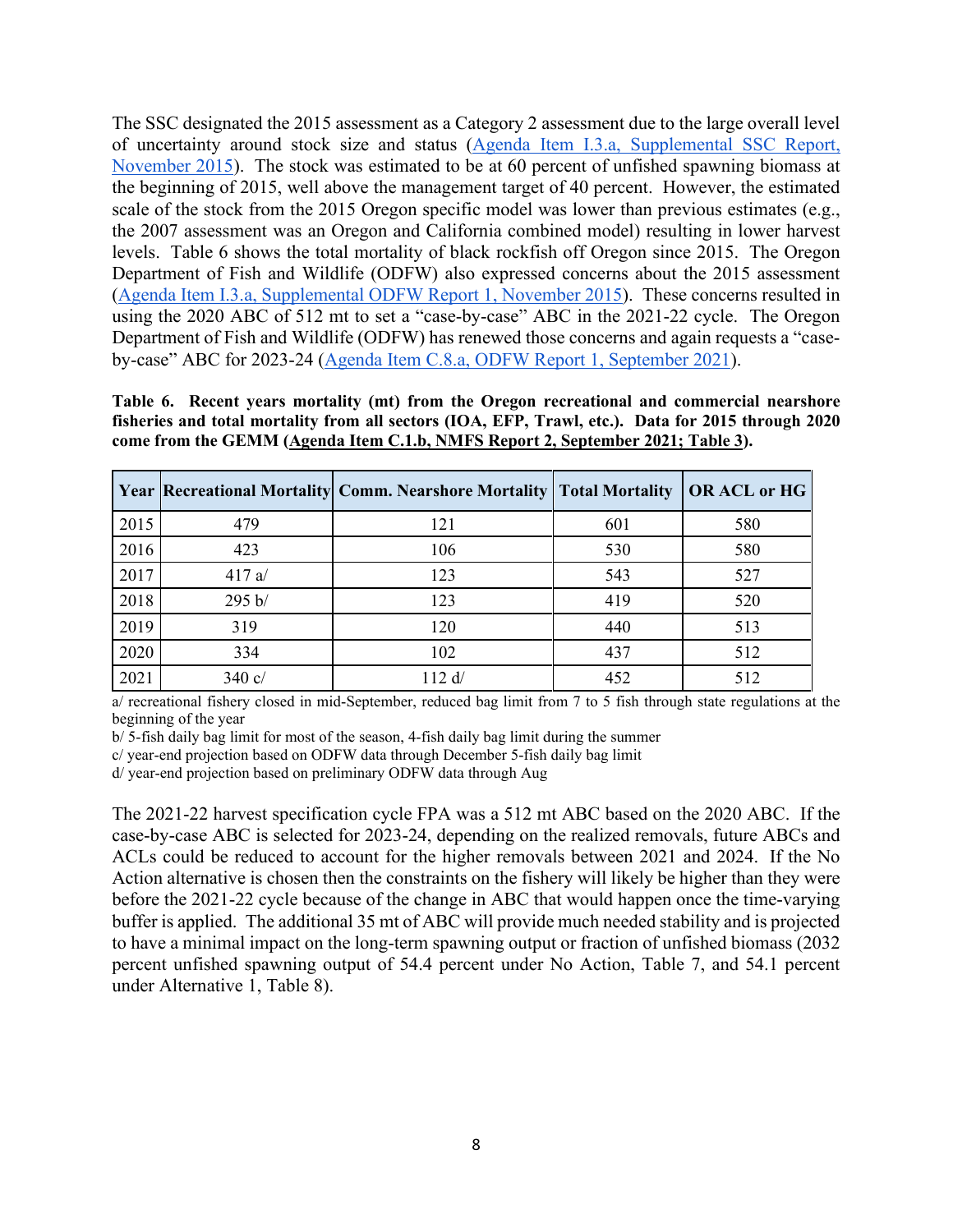| Year |     |     | Predicted OFL (mt)   ABC (mt)   Spawning Output (Billion eggs) | <b>Depletion</b> |
|------|-----|-----|----------------------------------------------------------------|------------------|
| 2023 | 578 | 477 | 726                                                            | 0.551            |
| 2024 | 576 | 471 | 722                                                            | 0.548            |
| 2025 | 576 | 466 | 719                                                            | 0.546            |
| 2026 | 575 | 462 | 717                                                            | 0.544            |
| 2027 | 576 | 458 | 716                                                            | 0.543            |
| 2028 | 576 | 454 | 715                                                            | 0.542            |
| 2029 | 577 | 450 | 715                                                            | 0.542            |
| 2030 | 578 | 447 | 715                                                            | 0.543            |
| 2031 | 579 | 443 | 716                                                            | 0.543            |
| 2032 | 580 | 439 | 718                                                            | 0.544            |

<span id="page-8-0"></span>**Table 7. Long-term projections for Oregon black rockfish under the No Action alternative (ACL = ABC P\* of 0.45).** 

<span id="page-8-1"></span>**Table 8. Long-term projections for Oregon black rockfish under Alternative 1 (i.e., case-by-case ABC that will be a constant 512 mt in 2023-2024 but will revert to the sigma/P\* framework thereafter).** 

| Year | <b>Predicted OFL (mt)</b> |     | <b>ABC</b> (mt) Spawning Output (Billion eggs) | <b>Depletion</b> |
|------|---------------------------|-----|------------------------------------------------|------------------|
| 2023 | 578                       | 512 | 726                                            | 0.551            |
| 2024 | 573                       | 512 | 720                                            | 0.546            |
| 2025 | 569                       | 461 | 713                                            | 0.541            |
| 2026 | 570                       | 458 | 710                                            | 0.539            |
| 2027 | 572                       | 454 | 709                                            | 0.537            |
| 2028 | 573                       | 452 | 708                                            | 0.537            |
| 2029 | 574                       | 448 | 709                                            | 0.538            |
| 2030 | 576                       | 445 | 710                                            | 0.539            |
| 2031 | 577                       | 442 | 712                                            | 0.540            |
| 2032 | 578                       | 438 | 714                                            | 0.541            |

## Economic Implications

Black rockfish remain vitally important to Oregon's recreational and commercial nearshore fisheries. This fishery provides the backbone of the fishing opportunities due to its consistency and helps insulate many coastal communities against the boom-and-bust nature of other fisheries such as salmon and albacore tuna. The reduced stock size estimate from the 2015 stock assessment of black rockfish compared to previous assessments meant that, beginning in 2017, black rockfish became just as limiting for the Oregon recreational fishery as yelloweye rockfish. Since black rockfish normally account for 65-80 percent of the Oregon recreational catch, adjusting bag limits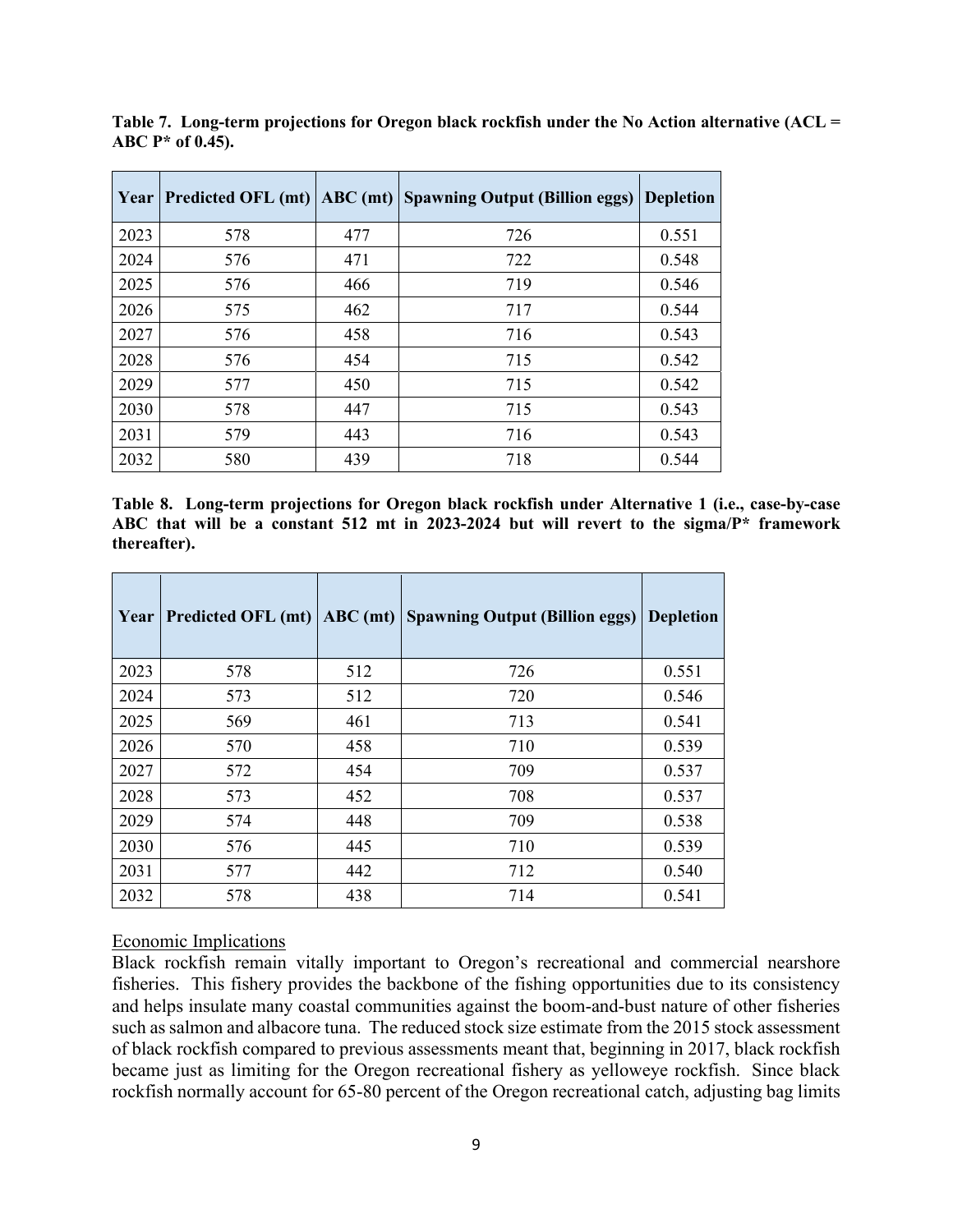is the main tool available to control catches. The daily bag limit has continued to be reduced through state regulations from 2018 to 2021 in order to maintain removals at or below the black rockfish ACL contribution. ODFW also sets bi-monthly trip limits for the commercial nearshore fishery, and minor adjustments were made inseason, often to increase trip limits, to come closer to the state-specified commercial harvest guideline. Even though the total mortality has been below the 512 mt level for the last four years [\(Table 6\)](#page-7-0), this higher ACL allows for more stability within the recreational and commercial fisheries in Oregon and allows for flexibility in the state management of both sectors while awaiting the next stock assessment (tentatively scheduled for 2023).

## Recommendations

**The GMT recommends the Council select their PPA, Alternative 1, as the FPA for Oregon black rockfish.** This will provide increased fishery stability for an important stock to the Oregon recreational bottomfish and commercial nearshore fisheries as ODFW works to incorporate their new hydroacoustic/visual survey results into a new full assessment, tentatively scheduled for 2023.

## <span id="page-9-0"></span>*5. Pacific Spiny Dogfish*

## **Alternatives under consideration:**

**No Action: Default HCR ACL = ABC P\* of 0.40** Alternative 1: ACL =  $1,075$  mt for 2023-24, then ACL = ABC P\* of 0.40 thereafter

In November, the Council did not choose a PPA for Pacific spiny dogfish but did adopt the middle state of nature model with the West Coast Groundfish Bottom Trawl Survey (WCGBTS) catchability coefficient of 0.43 at that time. This model projects a more optimistic status compared to the "old base model" (catchability  $= 0.59$ ) that was used until the September 2021 Mop-up Review Panel when the SSC determined that a catchability value of 0.43 is the most reasonable assumption of Pacific spiny dogfish catchability in the WCGBTS. Using the catchability value of 0.43, the 2021 stock assessment of Pacific spiny dogfish estimates that the stock is at 42 percent of unfished spawning biomass in 2021, above the management target of 40 percent. Any reference to a depletion value that is not 42 percent in the analytical document [\(Agenda Item F.4, Attachment](https://www.pcouncil.org/documents/2022/03/f-4-attachment-2-2023-2024-management-measure-analytical-document-electronic-only.pdf/)  [2, April 2022\)](https://www.pcouncil.org/documents/2022/03/f-4-attachment-2-2023-2024-management-measure-analytical-document-electronic-only.pdf/) is incorrect and will be corrected for the June 2022 Council meeting.

## Biological Implications

The Pacific spiny dogfish decision table presents alternative states of nature based on a range of catchability values in order to capture the uncertainty around Pacific spiny dogfish catchability (Table 2-5, [Agenda Item F.3, Supplemental REVISED Attachment 1, April 2022\)](https://www.pcouncil.org/documents/2022/03/f-3-attachment-1-an-excerpt-of-the-analytical-document-with-the-description-of-2023-and-2024-harvest-specifications-and-the-biological-impacts-associated-with-alternative-harvest-specifications-unde.pdf/). Given the uncertainty around the catchability value and the notably low value of steepness for Pacific spiny dogfish (0.283), the Council may wish to be more precautionary than status quo. The SSC has also decided to hold a workshop to review the current SPR<sub>50%</sub> proxy harvest rate in light of the extremely low productivity and fecundity of Pacific spiny dogfish. If the workshop finds that the proxy harvest rate is too aggressive, a new elasmobranch specific harvest strategy could be explored in the 2025-26 harvest specifications process. Given this possibility, the GMT recognizes that the Council may want to take first steps to lowering the ACLs, which could be done by adopting Alternative 1.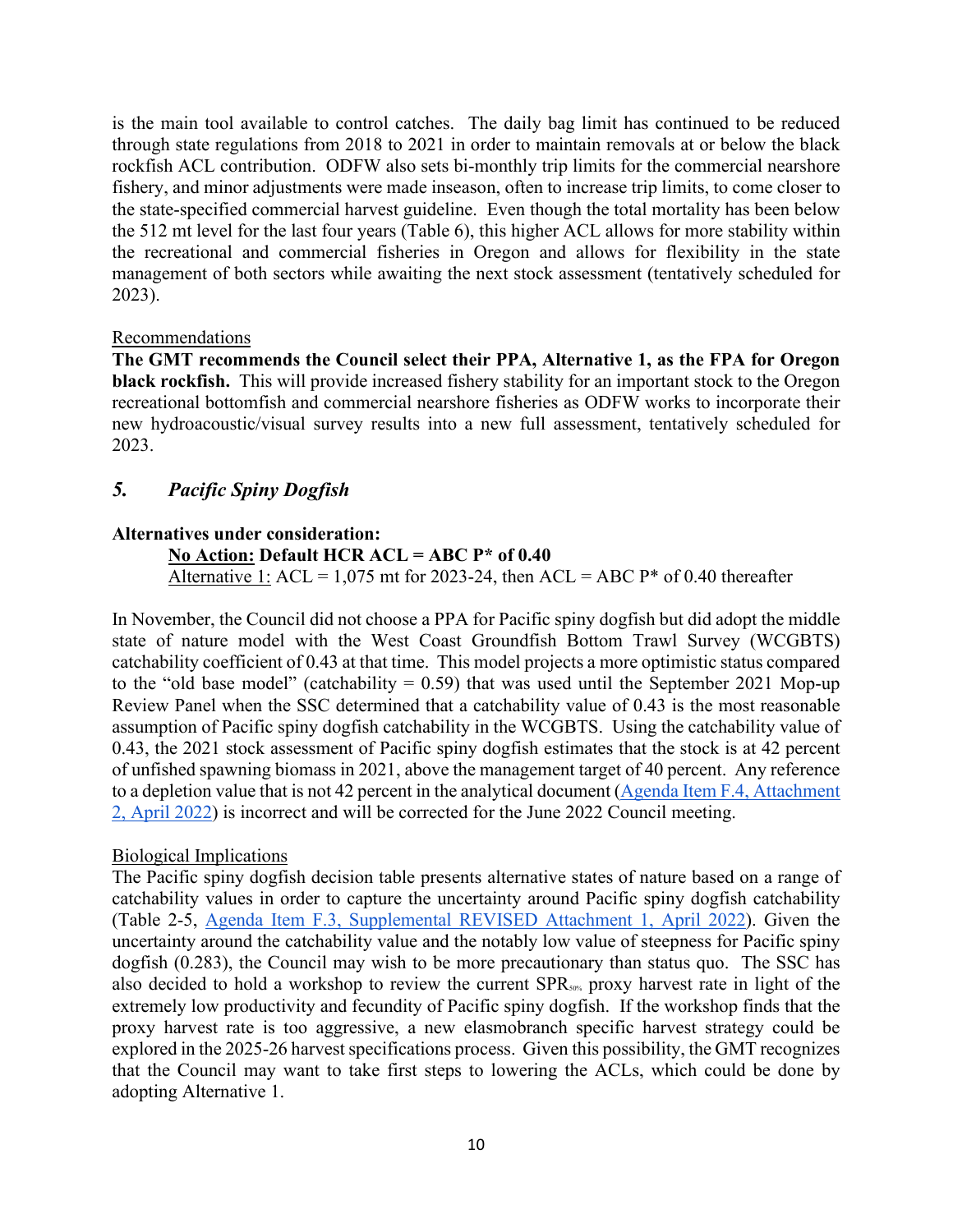However, the difference of 400 mt between the alternatives does not appear to greatly influence the long-term depletion levels and could be constraining to the at-sea and shoreside Pacific whiting fleets where the majority of the bycatch occurs (Table 14, Agenda Item E.3.a, GMT Report 1, [November 2021\)](https://www.pcouncil.org/documents/2021/11/e-3-a-gmt-report-1-groundfish-management-team-report-on-biennial-harvest-specifications-for-2023-24-including-overfishing-limits-and-acceptable-biological-catches.pdf/). The fraction unfished is projected to decline by less than 1 percent by 2032 when comparing catch levels of 655 mt and 635 mt in 2023 and 2024, respectively, with those of 1,456 mt and 1,407 mt (Table 11, [Agenda Item E.2, Attachment 6, November 2021\)](https://www.pcouncil.org/documents/2021/10/e-2-attachment-6-status-of-the-pacific-spiny-dogfish-shark-resource-off-the-continental-u-s-pacific-coast-in-2021-electronic-only.pdf/). Under the No Action default HCR, the stock is projected to remain above the management target of 40 percent by 2032. Therefore, the Council could choose to adopt the default harvest control rule (i.e., No Action) and allow for increased flexibility in the Pacific whiting fleets while having a low impact on the stock depletion within the next two years.

## Economic Implications

Pacific spiny dogfish is primarily caught as bycatch in all sectors. Given that Pacific spiny dogfish is not targeted by any groundfish sectors and approximately 60 percent is discarded, the GMT does not anticipate any direct economic impacts from reduced ACLs. However, the majority of Pacific spiny dogfish bycatch is caught in the Pacific whiting at-sea and shoreside sectors. If Alternative 1 is selected as FPA, the lower ACLs are more likely to trigger spatial closures in areas with productive Pacific whiting, given that the two stocks tend to be caught in similar depths and latitudes, thereby potentially impacting the Pacific whiting fleet's ability to catch their target stock. This effect may be more pronounced for Mothership and shoreside catcher vessels than for Catcher Processors because of differences in horsepower capacity. Additionally, the entire Pacific whiting season could be effectively closed if spatial closures coincide with where the majority of the Pacific whiting is. Such closures are likely to also impact groundfish vessels using bottom trawl gear, given that it would be difficult to discern impacts from midwater trawl gear and bottom trawl gear inseason due to data insufficiencies. The GMT notes that such closures are generally imperfect and less nimble than industry efforts to avoid or respond to high bycatch of stocks of concern.

## Recommendations

**The GMT recommends the No Action alternative (ACL = ABC, P\* of 0.40) for Pacific spiny dogfish**. In addition to there being little biological difference between the two alternatives, the Council is working on having additional management tools (i.e., BACs) to aid in controlling catch starting in 2023. To assist in tracking inseason impacts, the GMT can provide a catch update on Pacific spiny dogfish in our inseason report at each Council meeting. The GMT does continue to encourage the Council to further refine our understanding of the proxy harvest rate and to consider a transboundary stock assessment with Canada as soon as feasible.

Further, the GMT understands that Alternative 1 was added to the range of alternatives in November 2021 as a more precautionary option given the concerns around the catchability coefficient in the 2021 stock assessment. The GMT provides those reasons in the list below for the Council's consideration, along with those in support of No Action, but ultimately believes that precaution in the next biennium is not necessary to protect the long-term conservation of the stock, and the inseason management tools available to the Council are sufficient to avoid exceeding the No Action ACL and minimizing bycatch of Pacific spiny dogfish.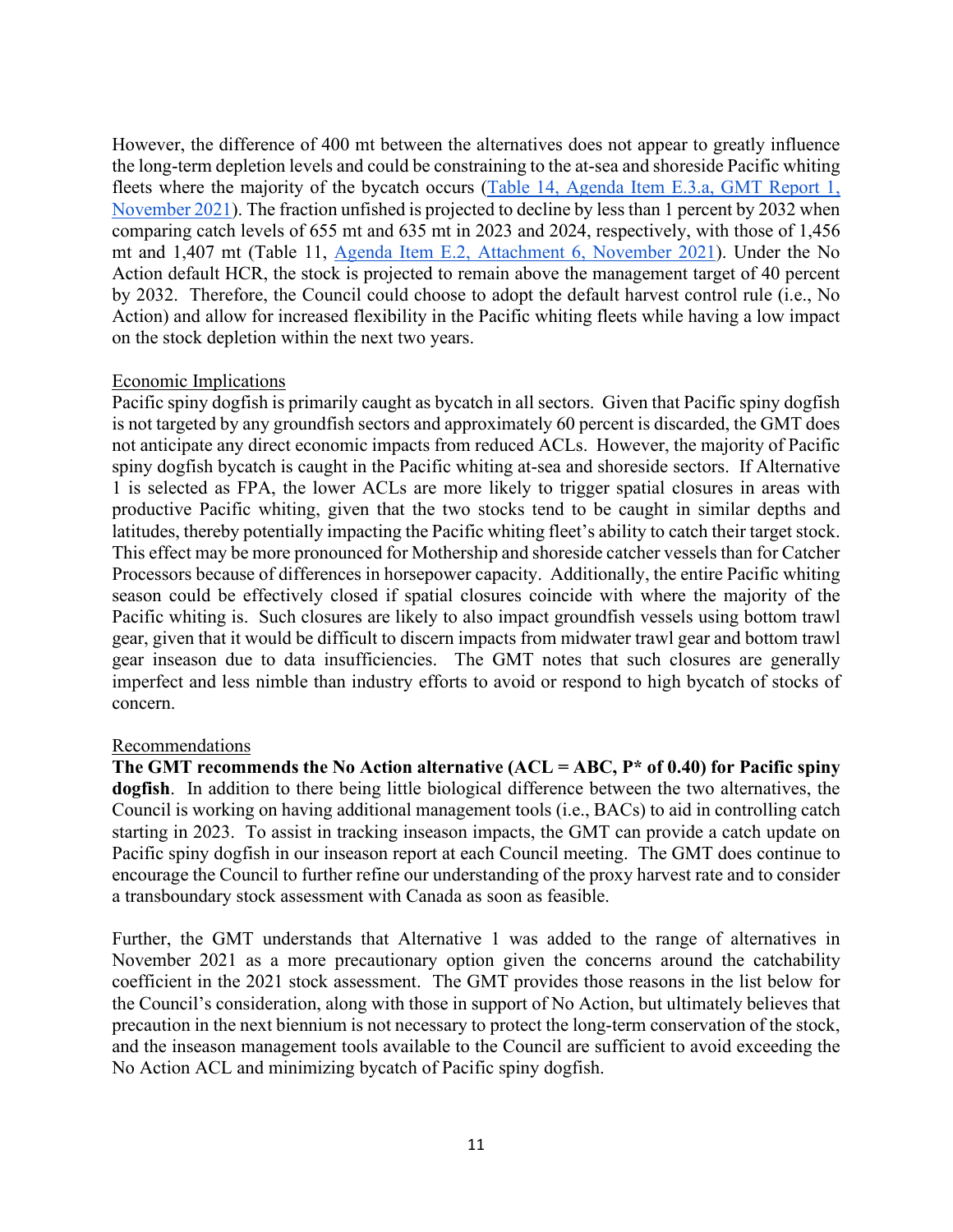Reasons to select No Action (P\* 0.40):

- There is little difference in either short-term or long-term depletion levels under either alternative.
- No Action would be less constraining on all groundfish fisheries, and Alternative 1 could economically impact the trawl sectors if the ACL is exceeded or projected to be exceeded.
- The ACLs in 2023 and 2024 would be at a lower risk of being exceeded under No Action.
- The Council will have Block Area Closures for groundfish mitigation coastwide by all trawl gear types available for use inseason in 2023 and beyond, and the GMT will closely track Pacific spiny dogfish catches inseason.

Reasons to select Alternative 1 (1,075 mt in 2023  $& 2024$ , then P\* 0.40 thereafter):

- Given the uncertainty around q and the likelihood that the current proxy harvest rate of Spawning Potential Ratio (SPR<sub>50%</sub>) is too aggressive, the Council may wish to take precaution in 2023 and 2024.
- The lower ACLs under Alternative 1 could incentivize fishery participants to further minimize catches in 2023 and 2024 so as not to induce a fishery closure. The GMT notes that, depending on the results of the upcoming SSC workshop to re-evaluate the proxy harvest rate, industry could see even lower harvest limits in 2025 and beyond.

## <span id="page-11-0"></span>*6. Vermilion/Sunset Rockfish North of 40° 10′ N. lat.*

## **Alternatives under consideration:**

**No Action: Default HCR ACL = ABC P\* of 0.45 (Council PPA)** Alternative 1:  $ACL = ABC P^*$  of 0.40

The default HCR for vermilion/sunset rockfish north of 40° 10′ N. lat. is to apply a P\* of 0.45 with the ACL set equal to the ABC. Alternative 1 is to apply a  $P^*$  of 0.40 with the ACL set equal to the ABC. With the recent overages of the species-specific OFL contribution to the Minor Shelf complex north of 40° 10′ N. lat., the Council may want to consider being more precautionary and apply a  $P^*$  of 0.40 (Alternative 1). Even under the default HCR of  $P^*$  0.45, management actions may be necessary to keep the total mortality [\(Table 9\)](#page-12-1) below the ACL contribution [\(Table 10\)](#page-12-2) for vermilion rockfish off Washington and Oregon. Additional management measures would also likely be necessary under a  $P^*$  of 0.40, as it would reduce the ACL contribution. This may prove to be difficult, as vermilion rockfish are not a targeted species in the recreational fisheries off of Washington and Oregon, nor are they targeted by commercial nearshore and non-nearshore fisheries. Vermilion rockfish are mostly a bycatch species while targeting other more plentiful cooccurring species. Therefore, designing management measures to reduce impacts will be challenging. The Washington Department of Fish and Wildlife (WDFW) outlines potential management measures for the Washington recreational fishery in [Agenda Item F.4.a, WDFW](https://www.pcouncil.org/documents/2022/03/f-4-a-wdfw-report-1-washington-department-of-fish-and-wildlife-report-on-2023-and-2024-groundfish-management-measures.pdf/)  [Report 1, April 2022.](https://www.pcouncil.org/documents/2022/03/f-4-a-wdfw-report-1-washington-department-of-fish-and-wildlife-report-on-2023-and-2024-groundfish-management-measures.pdf/)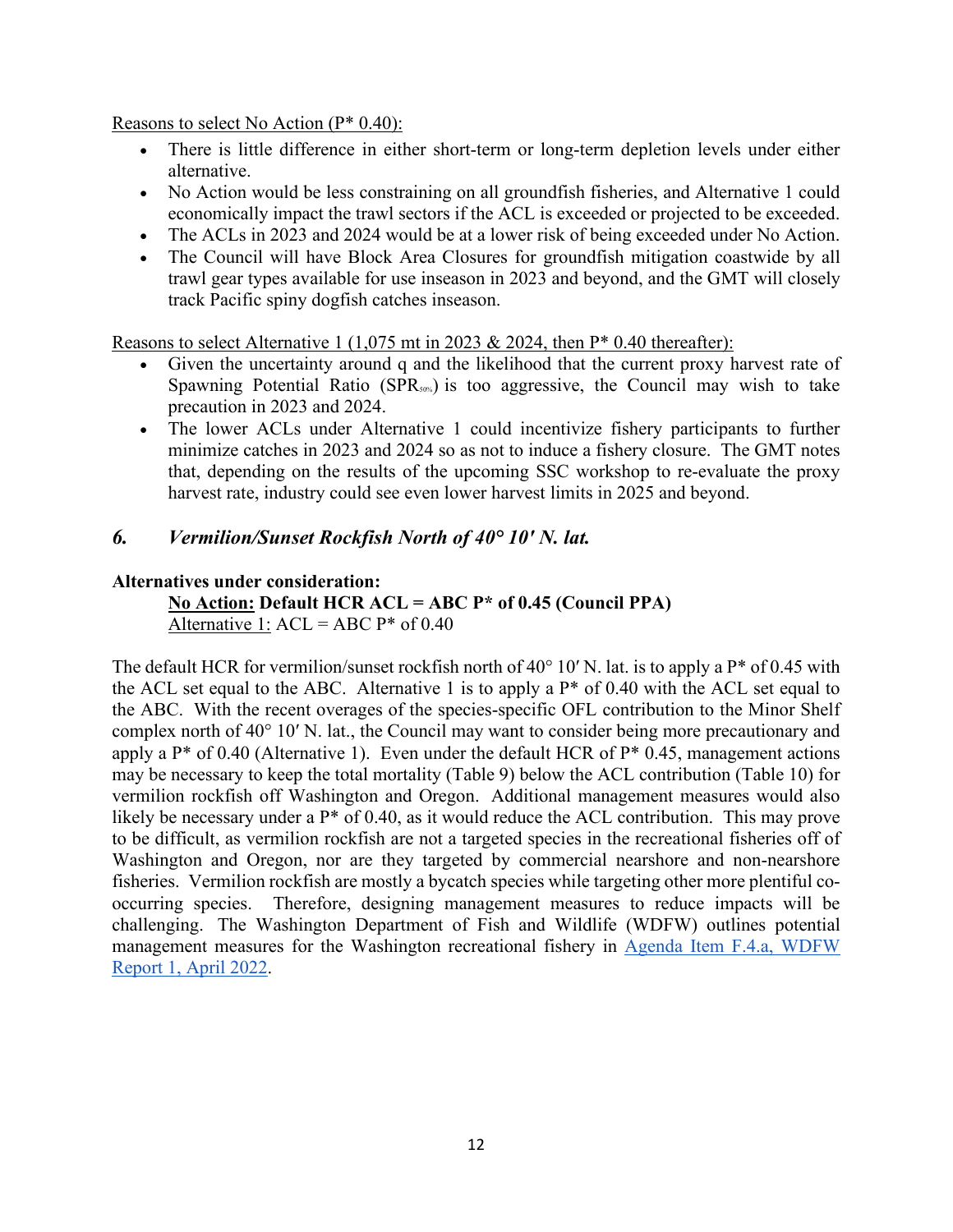<span id="page-12-1"></span>**Table 9. Recent estimated total mortality of vermilion rockfish north of 40° 10′ N. lat. Data source: GEMM.**

|      | <b>Year   Total Mortality (mt)</b> |
|------|------------------------------------|
| 2018 | 22.9                               |
| 2019 | 25.7                               |
| 2020 | 20.2                               |

<span id="page-12-2"></span>Table 10. The 2023-24 ACLs (mt) for vermilion rockfish north of 40° 10' N. lat. resulting from a P<sup>\*</sup> **of 0.45 and a P\* of 0.40.**

| Year | Area                                     | ACL Contribution with $P^*$ 0.45<br>(No Action) | <b>ACL Contribution with P*0.40</b><br>(Alt. 1) |
|------|------------------------------------------|-------------------------------------------------|-------------------------------------------------|
|      | WA                                       | 0.72                                            | 0.62                                            |
|      | <b>OR</b>                                | 12.60                                           | 11.77                                           |
| 2023 | 40 $\degree$ 10' to 42 $\degree$ N. lat. | 6.54                                            | 6.10                                            |
|      | <b>Combined</b>                          | 19.86                                           | 18.49                                           |
|      | WA                                       | 0.70                                            | 0.61                                            |
| 2024 | <b>OR</b>                                | 12.45                                           | 11.63                                           |
|      | $40^{\circ}$ 10' to $42^{\circ}$ N. lat. | 6.62                                            | 6.19                                            |
|      | <b>Combined</b>                          | 19.77                                           | 18.43                                           |

Recommendations

**The GMT recommends that the Council move the PPA of using the P\* of 0.45 to the FPA.**

## <span id="page-12-0"></span>*7. Vermilion/Sunset Rockfish South of 40° 10′ N. lat.*

#### **Alternatives under consideration:**

**No Action: Default HCR ACL = ABC P\* of 0.45 (Council PPA)** Alternative 1:  $ACL = ABC P^*$  of 0.40

The default and alternative HCRs are the same as for vermilion/sunset rockfish north of 40° 10′ N. lat. and for the same reasons. However, unlike north of 40° 10′ N. lat., vermilion/sunset rockfish south of 40° 10′ N. lat. is targeted by the non-trawl sector. While the Council has already taken action through the 2021-22 Harvest Specifications and Management Measures item as well as thorough subsequent inseason action to reduce harvest of vermilion/sunset rockfish south of 40° 10′ N. lat., additional measures may be needed if a P\* of 0.40 (Alternative 1) is selected.

For reference, recent mortality is shown in [Table 11](#page-13-1) and the ACL contributions for each HCR alternative in [Table 12.](#page-13-2)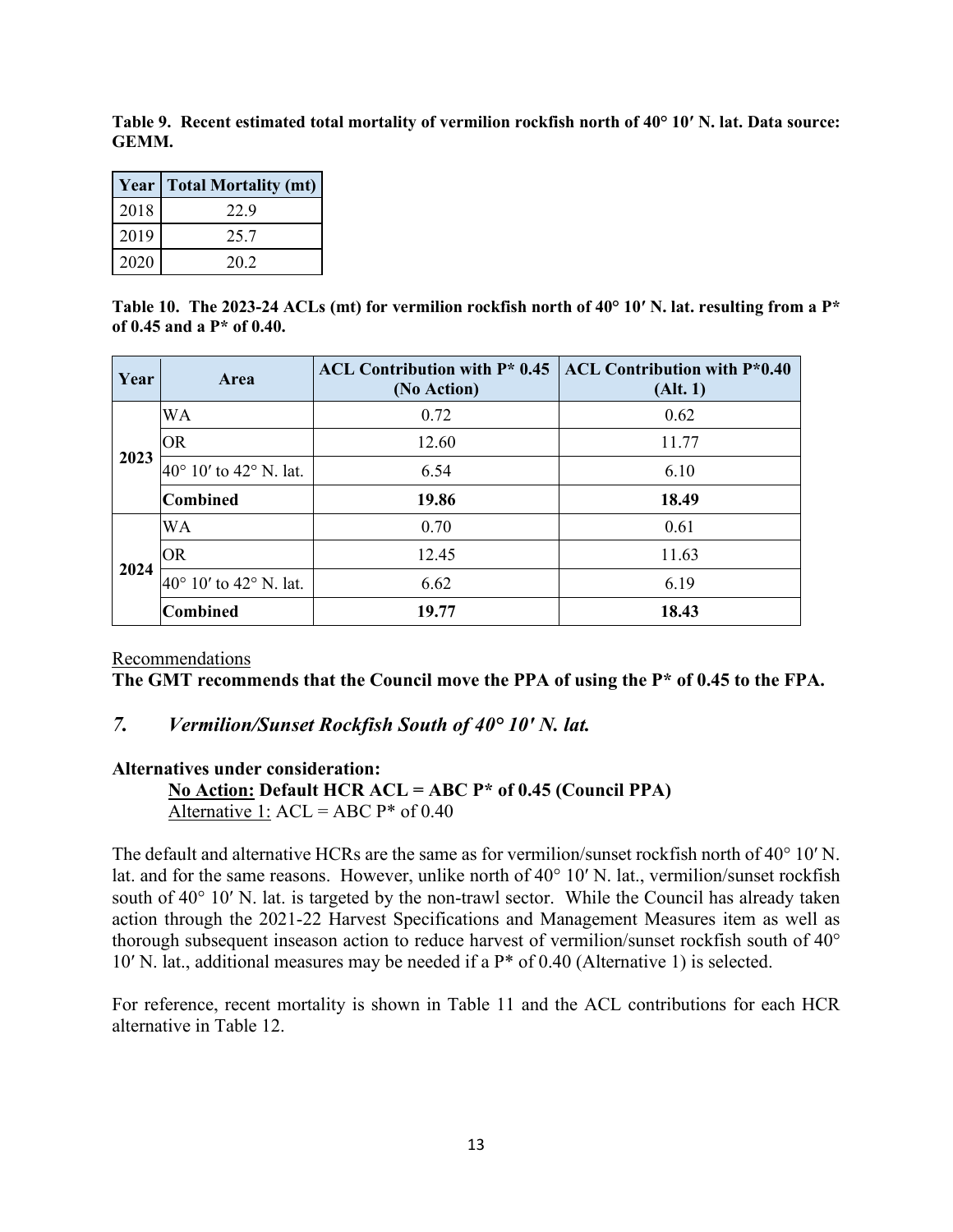<span id="page-13-1"></span>**Table 11. Recent estimated total mortality of vermilion rockfish south of 40° 10′ N. lat. Data source: GEMM.**

| Year | <b>Total Mortality (mt)</b> |
|------|-----------------------------|
| 2018 | 344.5                       |
| 2019 | 485.0                       |
| 2020 | 259.9                       |

<span id="page-13-2"></span>**Table 12. The 2023-24 ACLs (mt) for vermilion rockfish south of 40° 10′ N. lat. resulting from a P\* of 0.45 and a P\* of 0.40 with a category 2 sigma value for the portion of the stock south of 34° 27′ N. lat. and a category 1 sigma for the portion of the stock off California north of 34° 27′ N. lat.**

| Year | <b>Assessment Area</b>                      | ACL Contribution with $P^*$ 0.45 ACL Contribution with $P^*$ 0.40<br>(No Action) | (Alt. 1) |
|------|---------------------------------------------|----------------------------------------------------------------------------------|----------|
| 2023 | 34°27' to 40°10' N. lat.                    | 142.00                                                                           | 132.59   |
|      | South of 34° 27' N. lat.                    | 139.28                                                                           | 121.44   |
|      | <b>Total</b>                                | 281.28                                                                           | 254.03   |
| 2024 | $34^{\circ}$ 27' to $40^{\circ}10'$ N. lat. | 143.92                                                                           | 134.09   |
|      | South of $34^{\circ}$ 27' N. lat.           | 137.37                                                                           | 119.27   |
|      | Total                                       | 281.29                                                                           | 253.36   |

#### Recommendations

**The GMT recommends that the Council move the PPA of using the P\* of 0.45 to the FPA.**  This may be revisited when the Council discusses the stock definitions agenda item and a decision on whether or not to keep vermilion/sunset rockfish in a complex in the future is made.

## <span id="page-13-0"></span>*8. Quillback Rockfish (new in April 2022)*

Given that the Council has yet to resolve the stock definition issue, a status determination has not yet been made for quillback rockfish and the stock is still considered coastwide. Therefore, the harvest specifications (OFL, ABC) are on that coastwide basis. However, the Council has indicated their intent to keep quillback rockfish within the minor nearshore rockfish complexes north and south of 40° 10′ N. lat., and regardless of how the Council chooses to calculate the quillback rockfish ACL contributions, those ACL contributions will ultimately need to be apportioned into the nearshore rockfish complexes north and south of  $40^{\circ}$  10′ N. lat., as appropriate.

Based on combining the results of the sub-area assessments conducted in 2021, quillback rockfish coastwide is projected to be at 23.3 percent of unfished biomass at the beginning of 2023 (Table 24). This puts the coastwide stock below the minimum stock size threshold (MSST). However, when looking at the sub-area assessment results, the portion of the coastwide stock off of Washington (39.1 percent) and Oregon (45.1 percent) are above the MSST, while the portion off of California is below (10.5 percent) the MSST (Table 24). The GMT had a robust discussion around what the default harvest control rule would then be on a coastwide basis, particularly in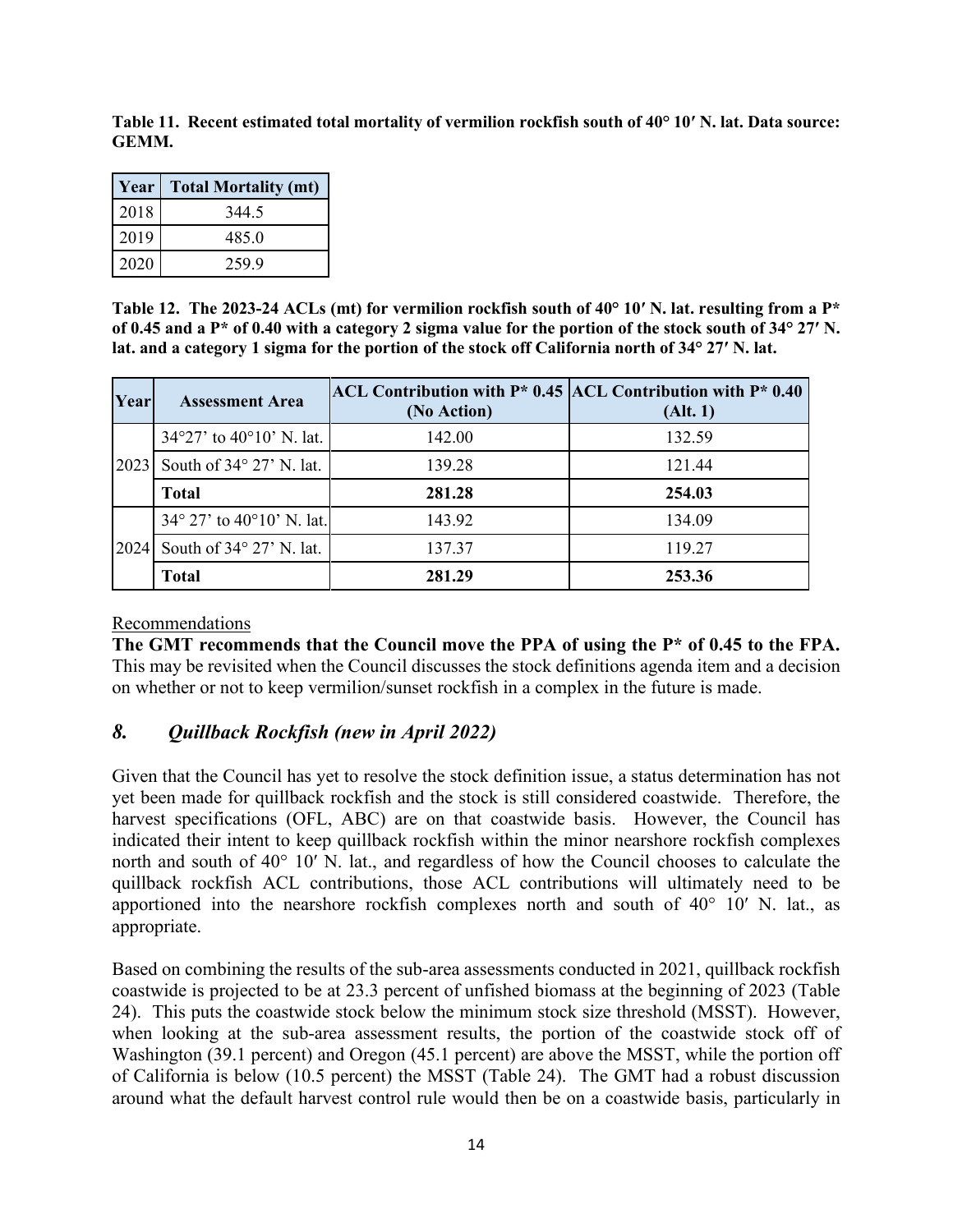regard to if/how the 40-10 rule should be applied. Figure 1 represents the two main questions the Council will need to address to determine a quillback rockfish harvest control rule and the alternative pathways resulting from each question.



<span id="page-14-0"></span>**Figure 1. Pathways to selecting a harvest control rule for quillback rockfish and resulting ACL contributions (mt). Numbered items reflect Methods 1 and 2 of applying the 40-10 rule under the default HCR or Alternatives 1 and 2 that diverge from the default HCR.** *If the Council develops a coastwide ACL contribution under the default HCR, it will need to be reapportioned into the north and south nearshore complexes. The question mark indicates a Council decision point as to whether or not to use the state-specific ACL contributions to determine ACL contributions to the nearshore complexes north and south of 40° 10′ N. lat. or to calculate those complex ACL contributions using a summed coastwide ACL.*

It is the GMT's understanding that the "default" HCR for quillback rockfish is to apply the 40-10 rule for a stock that is below its MSST until the Council sets a new rebuilding policy specific to the stock and fishery that differs from the 40-10 rule (Section 4.6.1, [Pacific Coast Groundfish](https://www.pcouncil.org/documents/2016/08/pacific-coast-groundfish-fishery-management-plan.pdf/)  [FMP\)](https://www.pcouncil.org/documents/2016/08/pacific-coast-groundfish-fishery-management-plan.pdf/). Thus, the GMT considers any pathways that do not apply the 40-10 rule as "alternatives" to the default HCR. If the default HCR is used, the GMT outlines two potential methods to apply the 40-10 rule (or "adjustment") to quillback rockfish, both of which are outlined in [Figure 1.](#page-14-0)

Method 1 would apply the 40-10 HCR to the coastwide 6.81 mt ABC resulting in a coastwide ACL contribution of 5.17 mt. However, the FMP specifies that, "only Category 1 and 2 stocks with a quantitative assessment of estimated biomass can be managed in this way [i.e., using the 40-10 adjustment]." Therefore, in the event that it is applied to the coastwide ABC, the 40-10 adjustment cannot be applied to the portion of the stock off Washington. This is because the 2021 stock assessment of the quillback rockfish population off of Washington was designated as a category 3 assessment, while the assessments of populations off Oregon and California were designated as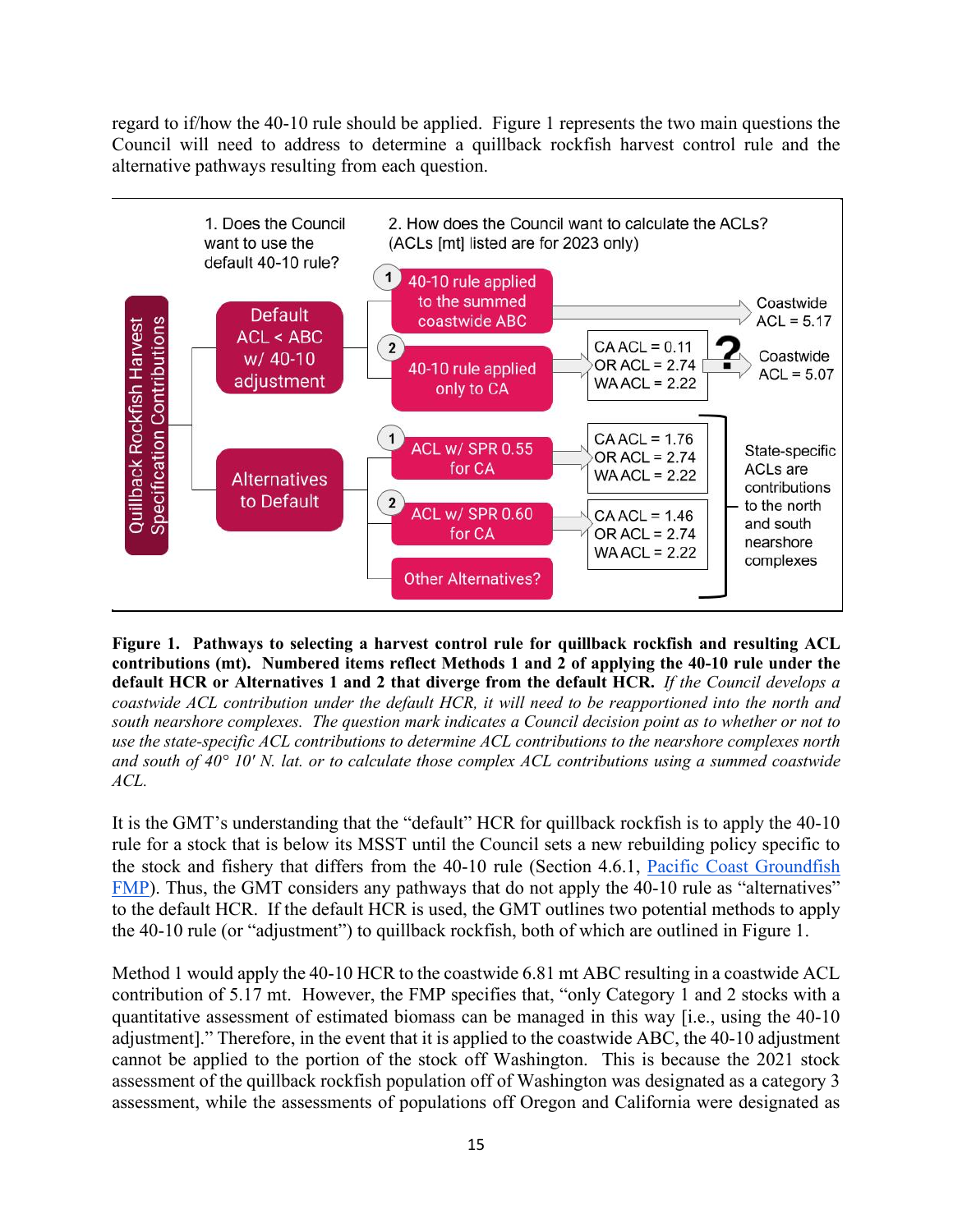category 2 assessments. For this reason and given the fact that there are state-specific differences in both the projected fraction unfished and harvest strategies, the Council may want to consider whether applying the 40-10 rule to the coastwide ABC is a reasonable path forward. Additionally, the SSC noted that harvest should be spatially allocated proportional to the relative biomass [\(Agenda Item E.3.a Supplemental SSC Report 1, November](https://www.pcouncil.org/documents/2021/11/e-3-a-supplemental-ssc-report-1-2.pdf/) 2021). Method 2 would apply the 40- 10 HCR to the state-specific ABC (1.85 mt) for only the portion of the population off California, which would then be rolled up with Oregon and Washington's state-specific ACL contributions to establish a coastwide ACL contribution of 5.07 mt. If the Council wanted to use the default 40- 10 HCR, the GMT views Method 2 as the most appropriate default method and does not recommend developing a coastwide ACL contribution under Method 2.

It is the GMT's understanding that, while quillback rockfish is the subject of this discussion and decision-making at this meeting, no additional species, stocks, or sub-stocks, such as copper rockfish or vermilion/sunset rockfish, need to be re-evaluated for this cycle. In subsequent cycles, the methodology used in this cycle for quillback rockfish can be used as a reference, should a similar situation arise. This is likely to happen until the full stock definitions topic has been thoroughly discussed and the FMP has been amended.

Two potential methods of applying the default 40-10 rule:

- Method 1: ACL < ABC w/ 40-10 adjustment;  $P^*$  of 0.45
- Method 2:  $ACL < ABC$  w/ 40-10 adjustment off CA only;  $P^*$  of 0.45

#### **Table 13. Quillback rockfish 2023 ACL contributions calculated using the two different methods of applying the 40-10 rule.**

| <b>Potential Stock</b><br><b>Management Areas</b> | <b>Projected Fraction</b><br><b>Unfished (2023)</b> | OFL<br>(mt) | ABC<br>(mt) | <b>Method 1: ACL</b><br><b>Calculated Coastwide</b><br>(mt) | <b>Method 2: Area</b><br><b>Based ACL (mt)</b> |
|---------------------------------------------------|-----------------------------------------------------|-------------|-------------|-------------------------------------------------------------|------------------------------------------------|
| CA                                                | 10.5%                                               | 2.11        | 1.85        | 1.40 a/                                                     | 0.112                                          |
| <b>OR</b>                                         | 45.1%                                               | 3.14        | 2.74        | 2.09 a/                                                     | 2.74                                           |
| <b>WA</b>                                         | 39.1%                                               | 2.85        | 2.22        | 1.69 a/                                                     | 2.22                                           |
| Coastwide                                         | 23.3%                                               | 8.10        | 6.81        | 5.17 b/                                                     | 5.07                                           |

a/ these values are the coastwide ACL of 5.17 mt apportioned by state percent of the ABC to calculate the statespecific ACL contributions

b/ The coastwide ACL is calculated based on the coastwide ABC of 6.81 mt multiplied by the 40-10 adjustment of 0.76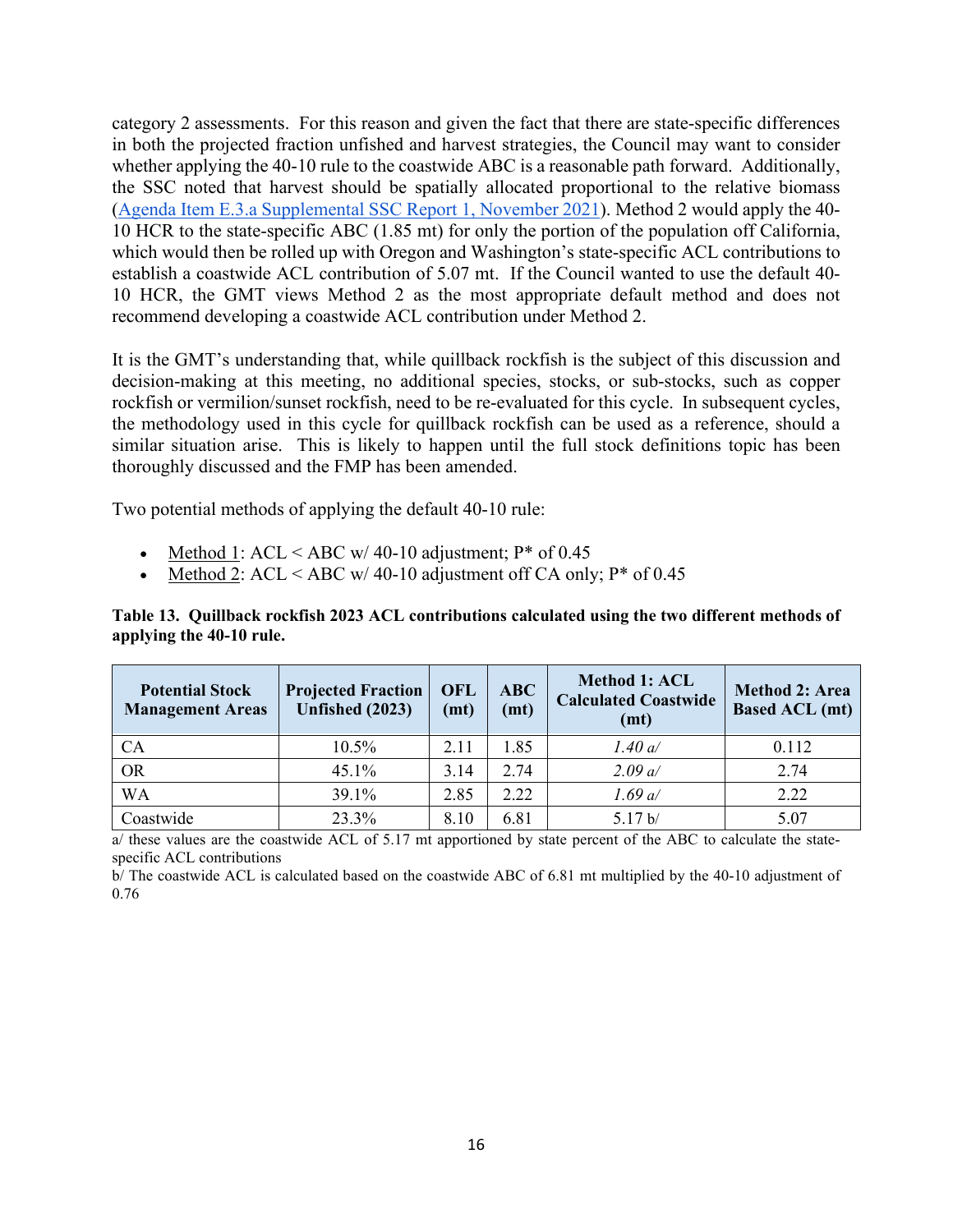**Table 14. Quillback rockfish 2024 ACL contributions calculated using Method 1 of applying the 40- 10 rule in 2023.** *(Note these values were provided by the assessors but have not been reviewed by the SSC)*

| <b>Potential Stock</b><br><b>Management Areas</b> | <b>Projected Fraction</b><br>Unfished (2024) | <b>OFL</b><br>(mt) | ABC<br>(mt) | <b>Method 1: ACL Calculated</b><br>Coastwide (mt) |
|---------------------------------------------------|----------------------------------------------|--------------------|-------------|---------------------------------------------------|
| <b>CA</b>                                         | 11.5%                                        | 2.33               | 2.01        | 1.55 a/                                           |
| <b>OR</b>                                         | 45.8%                                        | 3.18               | 2.75        | 2.21 a/                                           |
| <b>WA</b>                                         | 40.1%                                        | 2.56               | 2.21        | 1.69 a/                                           |
| Coastwide                                         | 24.2%                                        | 8.39               | 6.97        | 5.45 b/                                           |

a/ these values are the coastwide ACL of 5.45 mt apportioned by state percent of the ABC to calculate the statespecific ACL contributions

b/ The coastwide ACL is calculated based on the coastwide ABC of 6.97 mt multiplied by the 40-10 adjustment of 0.78

| <b>Potential Stock</b><br><b>Management Areas</b> | <b>Projected Fraction</b><br>Unfished (2024) | <b>OFL</b><br>(mt) | ABC<br>(mt) | Method 2: Area Based ACL<br>(mt) |
|---------------------------------------------------|----------------------------------------------|--------------------|-------------|----------------------------------|
| <b>CA</b>                                         | 11.7%                                        | 2.38               | 2.06        | 0.42                             |
| <b>OR</b>                                         | 45.4%                                        | 3.15               | 2.72        | 2.72                             |
| <b>WA</b>                                         | 39.6%                                        | 2.86               | 2.23        | 2.23                             |
| Coastwide                                         | 24.2%                                        | 8.39               | 7.01        | 5.37                             |

**Table 15. Quillback rockfish 2024 ACL contributions calculated using Method 2 of applying the 40- 10 rule in 2023.** *(Note these values were provided by the assessors but have not been reviewed by the SSC)*

To aid in the Council's decision-making on this issue, the GMT provides alternatives that differ from the default 40-10 adjustment, noting that the FMP requires using the 40-10 rule as an interim rebuilding harvest control policy for a stock below its MSST, "until the Council sets a new rebuilding policy specific to the conditions of the stock and fishery." The Council adopted a rebuilding analysis for quillback rockfish off California for management in November 2021 that was subsequently revised based on the November inseason action. The inseason action adopted by the Council was informed b[y Agenda Item E.7.a, Supplemental GMT Report 2, November 2021](https://www.pcouncil.org/documents/2021/11/e-7-a-supplemental-gmt-report-2.pdf/) which recommended a reduced quillback rockfish retention amounts for the California commercial non-trawl and mandated no retention of the species in the recreational fishery. The updated analysis is available on the Council's website and was the source of the ACL contribution values for CA shown below under Alternatives 1 and 2 [\(Langseth and Wetzel, 2022\)](https://www.pcouncil.org/documents/2022/01/draft-rebuilding-analysis-for-quillback-rockfish-sebastes-maliger-in-u-s-waters-off-the-coast-of-california-based-on-the-2021-stock-assessment-incorporating-november-2021-council-meeting-requests.pdf/). The rebuilding analysis was deemed as the best scientific information available by the SSC and analyzed various alternative SPR harvest rates, leading to different long-term results. The GMT considers those to be valid alternatives to the 40-10 HCR in managing quillback rockfish and lists two below for Council consideration.

Alternative harvest control rules that diverge from the default 40-10 harvest control policy for the portion of the quillback rockfish stock off of California, only:

Alternative 1: SPR 0.55; 2023 ACL contribution  $= 1.76$  mt, 2024 ACL contribution  $= 1.93$ mt; P\* 0.45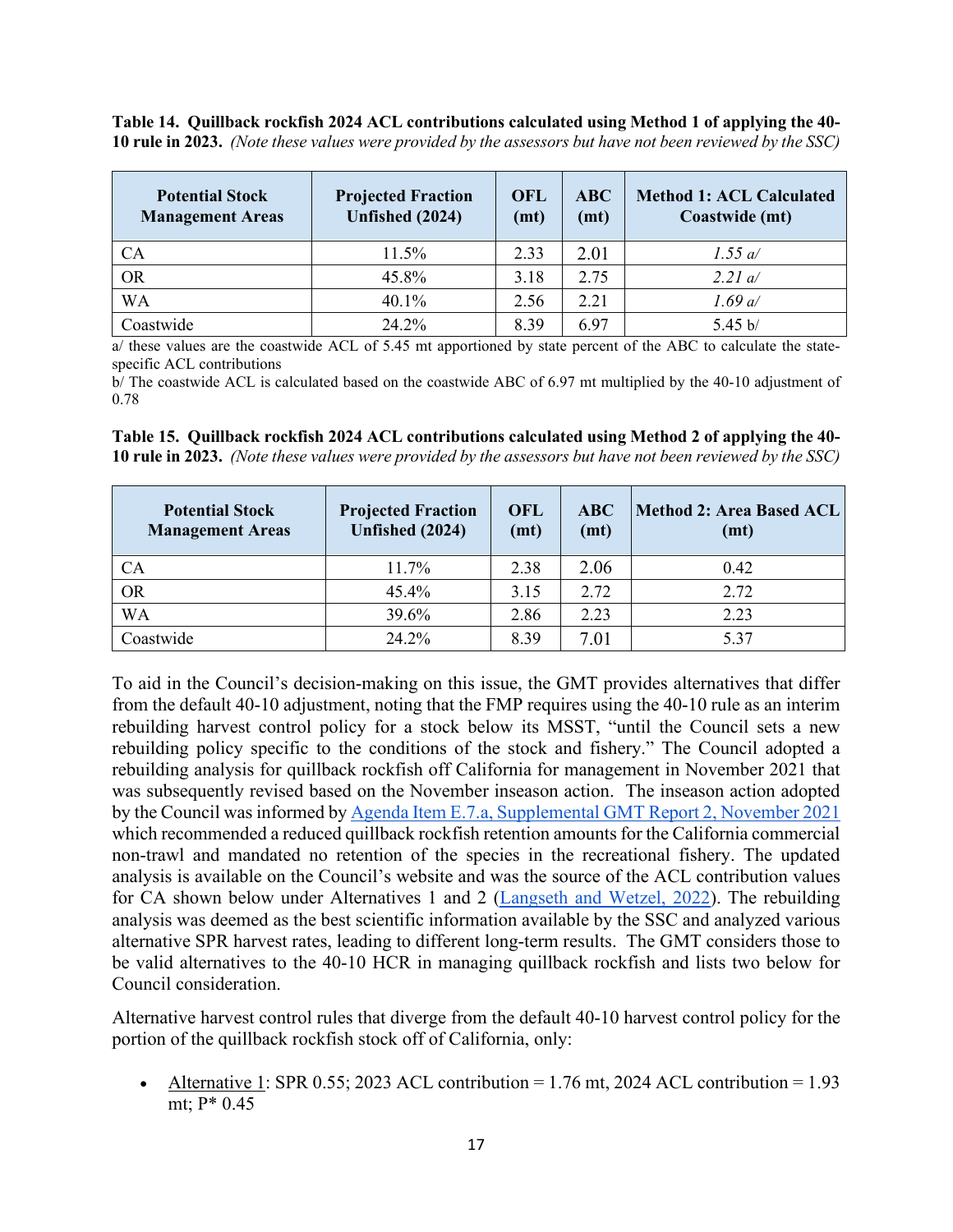• Alternative 2: SPR 0.60; 2023 ACL contribution = 1.46 mt, 2024 ACL contribution = 1.61 mt; P\* 0.45

The ACL contributions for Oregon and Washington would remain the same as those outlined in the default HCR [\(Agenda Item F.3, Supplemental REVISED Attachment 1, April 2022\)](https://www.pcouncil.org/documents/2022/03/f-3-attachment-1-an-excerpt-of-the-analytical-document-with-the-description-of-2023-and-2024-harvest-specifications-and-the-biological-impacts-associated-with-alternative-harvest-specifications-unde.pdf/).

Regardless of which route is taken in determining the appropriate harvest specification(s) for quillback rockfish, management measures have already been implemented for 2022 [\(86 FR 72863,](https://www.federalregister.gov/documents/2021/12/23/2021-27901/magnuson-stevens-act-provisions-fisheries-off-west-coast-states-pacific-coast-groundfish-fishery)  [December 23, 2021;](https://www.federalregister.gov/documents/2021/12/23/2021-27901/magnuson-stevens-act-provisions-fisheries-off-west-coast-states-pacific-coast-groundfish-fishery) [November 2021 Council Decision Document;](https://www.pcouncil.org/november-2021-decision-summary-document/#groundfish-management-toc-86dd10cf-b75a-495f-8904-085666f47642) [ODFW News Release,](https://www.dfw.state.or.us/news/2021/12_Dec/121721.asp)  [December 17, 2021\)](https://www.dfw.state.or.us/news/2021/12_Dec/121721.asp) and are being proposed for 2023-24 under Agenda Item F.4. [\(Agenda Item](https://www.pcouncil.org/documents/2022/03/f-4-attachment-2-2023-2024-management-measure-analytical-document-electronic-only.pdf/)  [F.4. Attachment 2, April 2022,](https://www.pcouncil.org/documents/2022/03/f-4-attachment-2-2023-2024-management-measure-analytical-document-electronic-only.pdf/) [Agenda Item F.4, WDFW Report 1, April 2022,](https://www.pcouncil.org/documents/2022/03/f-4-a-wdfw-report-1-washington-department-of-fish-and-wildlife-report-on-2023-and-2024-groundfish-management-measures.pdf/) [Agenda Item F.4.](https://www.pcouncil.org/documents/2022/03/f-4-a-odfw-report-1-oregon-department-of-fish-and-wildlife-report-on-the-2023-24-biennial-management-measures-for-the-oregon-recreational-fishery.pdf/)  [ODFW Report 1, April 2022\)](https://www.pcouncil.org/documents/2022/03/f-4-a-odfw-report-1-oregon-department-of-fish-and-wildlife-report-on-the-2023-24-biennial-management-measures-for-the-oregon-recreational-fishery.pdf/) to reduce total mortality of quillback rockfish off all three states. These include bag limit reductions, implementing a sub-bag limit, and/or prohibiting retention.

# <span id="page-17-0"></span>**GMT Recommendations**

**The GMT recommends the Council adopt:**

- **default HCRs for all species in the FMP, except for those species/stocks listed in Table 1, as the FPA, and**
	- o **sablefish, No Action (P\* 0.45) as the FPA,**
	- o lingcod north of 40 $^{\circ}$  10′ N. lat., select the PPA, using P<sup>\*</sup> of 0.45, as the FPA,  $^{\circ}$  lingcod south of 40 $^{\circ}$  10′ N. lat., select the PPA, applying the 40-10 control ru
	- lingcod south of 40° 10' N. lat., select the PPA, applying the 40-10 control rule **and using a P\* of 0.45, as the FPA,**
	- o **Oregon black rockfish, select the PPA Alternative 1 "case-by-case" scenario of a 512 mt ACL as the FPA,**
	- o **Pacific spiny dogfish, select No Action using P\* of 0.40 as FPA,**
	- o **vermilion/sunset rockfish north of 40° 10′ N. lat., select the PPA, using a P\* of 0.45 as the FPA, and**
	- o **vermilion/sunset rockfish south of 40° 10′ N. lat., select the PPA, using a P\* of 0.45 as the FPA.**

For quillback rockfish, the GMT does not provide a recommendation but presents to the Council the team's understanding of the default HCR (i.e., the 40-10 rule) as well as two alternatives to the default HCR that the Council may want to consider.